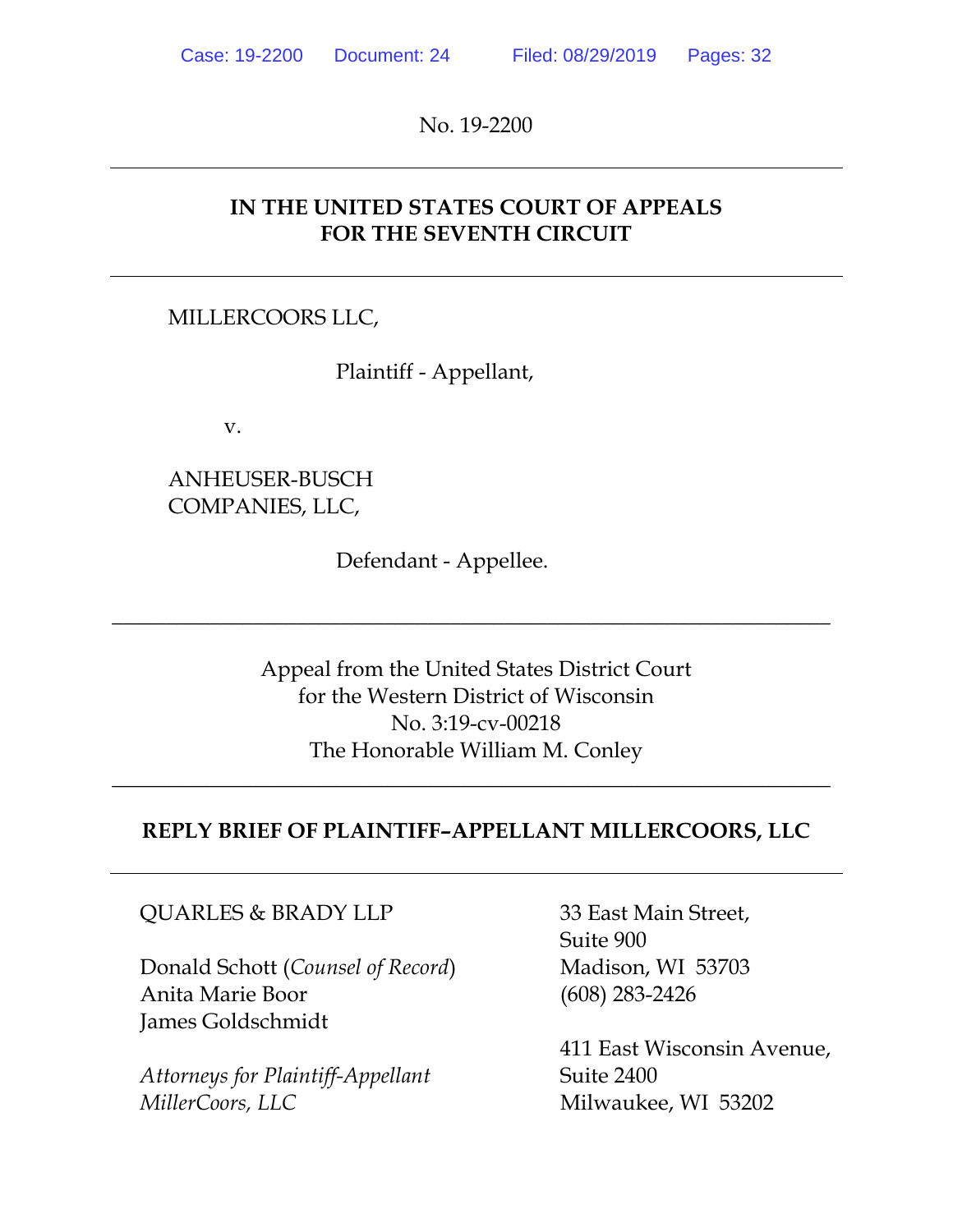# **TABLE OF CONTENTS**

| The Court should adopt and apply the presumption of confusion2<br>I.                                                                         |
|----------------------------------------------------------------------------------------------------------------------------------------------|
| Proof of intent to deceive alone should trigger the presumption4<br>A.                                                                       |
| AB's arguments fail to show why the presumption, if adopted,<br>B.                                                                           |
| Even without the presumption of confusion, the district court<br>П.                                                                          |
| This case is not Mead Johnson: AB's statements are ambiguous, and<br>A.<br>MillerCoors is not attempting to change their meaning - through a |
| AB wove its statements into one integrated advertising campaign<br>B.                                                                        |
|                                                                                                                                              |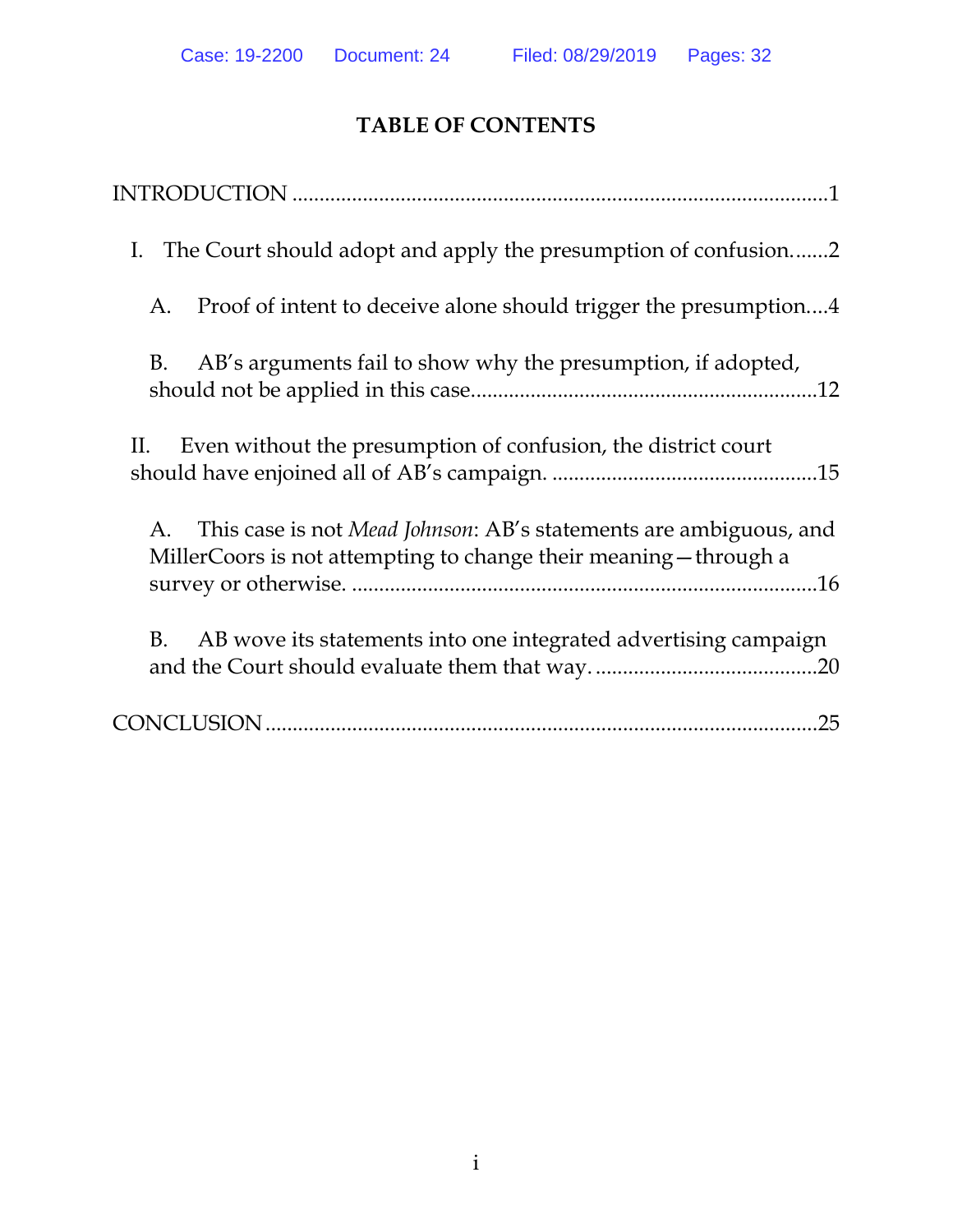# **TABLE OF AUTHORITIES**

# **Cases**

| Abbott Labs v. Mead Johnson & Co., 971 F.2d 6 (7th Cir. 1992) 15, 21, 22          |
|-----------------------------------------------------------------------------------|
| American Muscle Docks & Fabrication, LLC v. Merco, Inc., 187 F. Supp. 3d 694      |
| Balance Dynamics Corp. v. Schmitt Indus., Inc., 204 F.3d 683 (6th Cir. 2000)  9   |
| Cashmere & Camel Hair Mfrs. Inst. v. Saks Fifth Ave., 284 F.3d 302                |
| Church & Dwight Co., Inc. v. SPD Swiss Precision Diagnostics, GmbH,               |
| Clorox Co. Puerto Rico v. Proctor & Gamble Commercial Co., 228 F.3d 24            |
| First Health Group Corp. v. BCE Emergis Corp.,                                    |
|                                                                                   |
|                                                                                   |
| Johnson & Johnson * Merck Consumer Pharm. Co. v. Smithkline Beecham Corp.,        |
| Johnson & Johnson Vision Care, Inc. v. 1-800 Contacts, Inc., 299 F.3d 1242<br>.22 |
| Johnson & Johnson-Merck Consumer Pharm. Co. v. Rhone-Poulenc Rorer                |
|                                                                                   |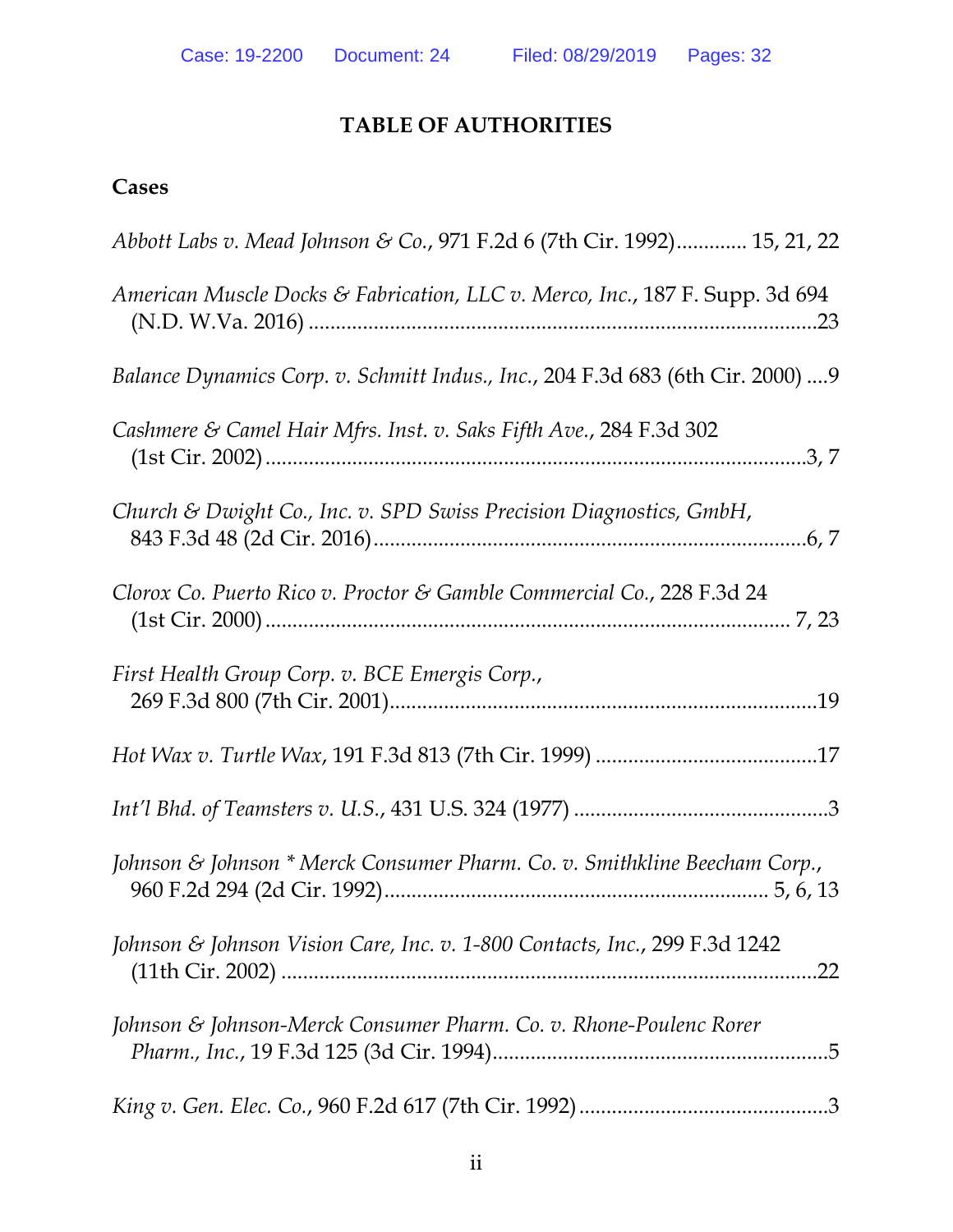| Mead Johnson & Co. v. Abbott Laboratories, 201 F.3d 883                           |
|-----------------------------------------------------------------------------------|
| Pernod Ricard USA, LLC v. Bacardi U.S.A., Inc., 653 F.3d 241                      |
|                                                                                   |
| Porous Media Corp. v. Pall Corp., 110 F.3d 1329 (8th Cir. 1997) 9, 10             |
| R.H. Donnelley Corp. v. Ill. Bell Tel. Co., 595 F. Supp. 1202 (N.D. Ill. 1984) 24 |
|                                                                                   |
| Resource Developers, Inc. v. Statue of Liberty–Ellis Island Found., Inc., 926     |
| Telebrands Corp. v. Wilton Indus., Inc., 983 F. Supp. 471 (S.D.N.Y. 1997) 24      |
|                                                                                   |
|                                                                                   |
| Web Printing Controls Co., Inc. v. Oxy-Dry Corp., 906 F.2d 1202                   |

# **Other Authorities**

Shari Seidman Diamond, *Reference Guide on Survey Research*, Reference Manual on Scientific Evidence (Fed. Jud. Ctr., 3d ed. 2011) ....................... 18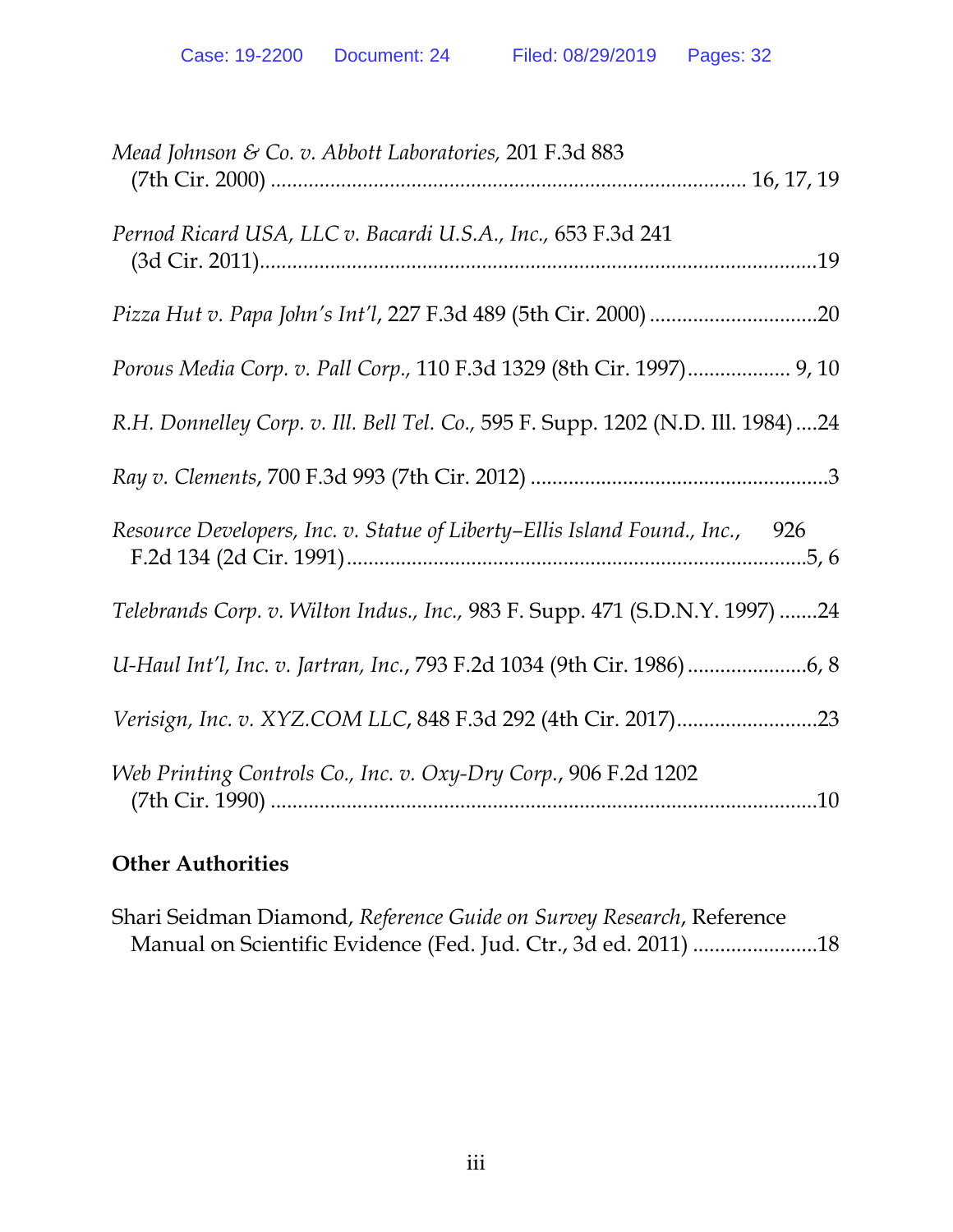## **INTRODUCTION**

The primary issue raised by this appeal is whether this Circuit should join five others in holding that, in Lanham Act cases, proof of intent to deceive creates a presumption of confusion. AB's 70-page response brief spends little time, and provides no compelling argument, refuting the proposition that this Circuit should join its fellow circuits and adopt the presumption as the law of this Circuit.

Instead, AB devotes the majority of its brief to arguing that if the Court adopts the presumption, it should not apply here. But intent to deceive triggers the presumption, and AB has not cross-appealed the district court's key finding that its corn syrup campaign was intended to deceive consumers:

> As the court indicated during the hearing, these statements support a finding that defendant was aware of consumer concerns about and the likelihood of confusion surrounding corn syrup and HFCS, **and that defendant hoped consumers would interpret advertising statements about "made with corn syrup" or "brewed with corn syrup" as corn syrup** *actually being in* **the finished products.**

(R.57 at 36; A-App. 36) (emphasis added). The Court needs nothing more to apply the presumption of confusion here.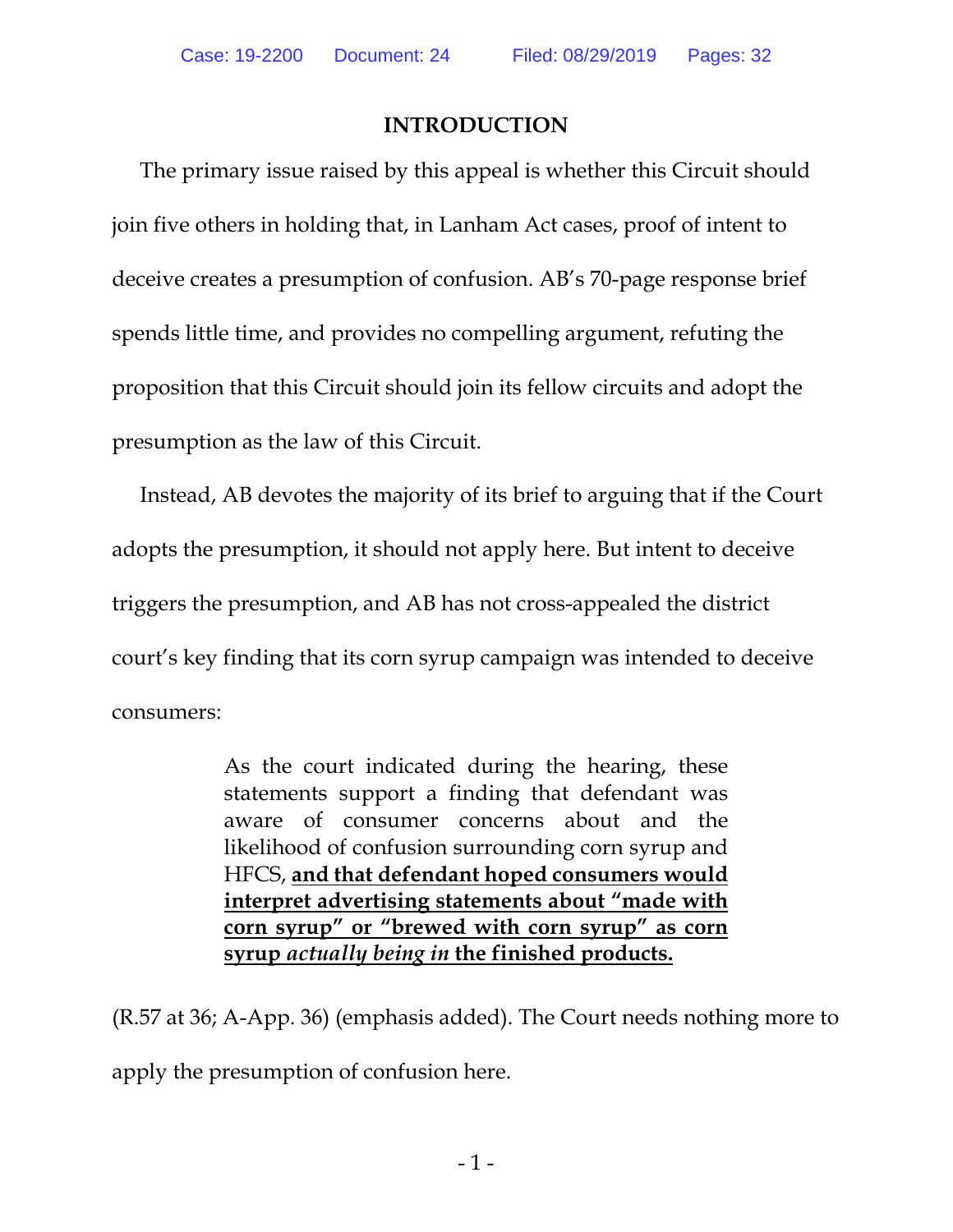To pivot away from this point, AB argues that its campaign merely uses the same words MillerCoors has used before, just in a different context, so AB can't be held liable for misleading consumers—even in the face of proof that it *intended* to do so and succeeded. That cannot be correct. Instead, the fact that AB intended to mislead consumers should shift the burden to AB to show that consumers were *not* confused.

But even without this presumption, the district court still should have enjoined all of AB's campaign. The district court should have recognized AB's statements as ambiguous, then evaluated whether they were deceptive in the context of the entire campaign—including evidence of actual consumer confusion and the statements the district court did enjoin. Again, AB has given the Court no reason to decide otherwise.

#### **I. The Court should adopt and apply the presumption of confusion.**

In its initial brief, MillerCoors argued that this Court, like all six circuits to have considered the question, should adopt a rebuttable presumption of confusion, and, like five of those circuits, hold that the presumption applies when there is proof that an advertiser *intended* to deceive consumers. (Op. Br. at 37-42). MillerCoors identified the authorities supporting its argument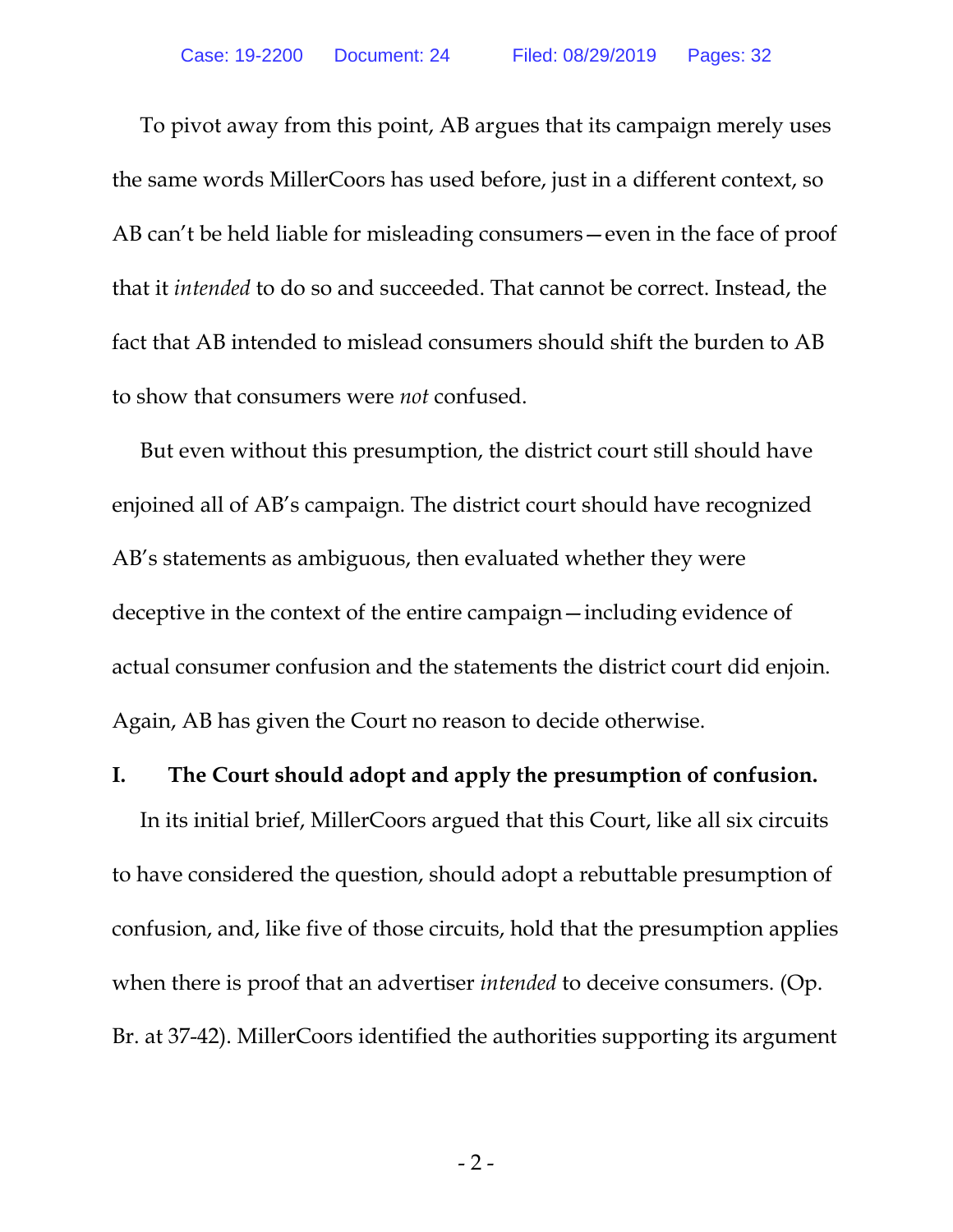and the policy reasons that have led every other circuit court that has considered the issue to adopt the presumption (*Id.*).

In its response, AB does not argue that the cases cited by MillerCoors were incorrectly decided. Nor does it identify any contrary authorities considering and rejecting the presumption. AB does not offer any response to the considerations of judicial policy behind the presumption. In short, it makes no argument that the presumption is bad law *or* bad policy.

This is understandable. The presumption is "well established," *Cashmere & Camel Hair Mfrs. Inst. v. Saks Fifth Ave.*, 284 F.3d 302, 316 (1st Cir. 2002), and MillerCoors is not aware of any other circuit to have considered the presumption and rejected it. (Op. Br. at 40). Indeed, it is difficult to argue against the presumption, which merely shifts the burden to the defendant to prove that it did not accomplish what it set out to do. This is consistent with the logic behind burden-shifting presumptions generally. *Cf. King v. Gen. Elec. Co.*, 960 F.2d 617, 623 (7th Cir. 1992) ("Presumptions shifting the burden of proof are often created to reflect judicial evaluations of probabilities and to conform with a party's superior access to the proof") (quoting *Int'l Bhd. of Teamsters v. U.S.*, 431 U.S. 324, 359 n.45 (1977)); *Ray v. Clements*, 700 F.3d 993, 1010 (7th Cir. 2012) (same).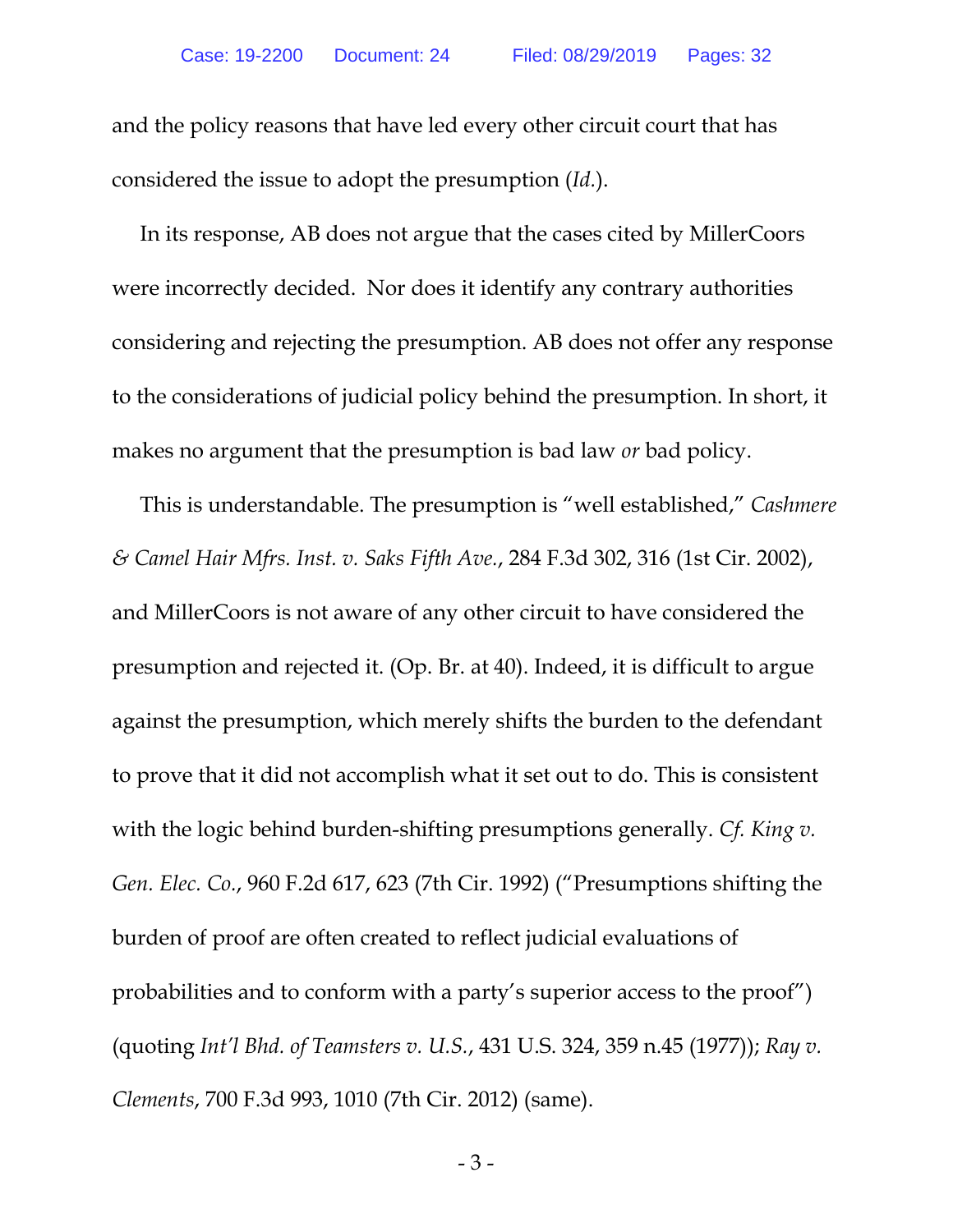What AB does argue is that if the Court *adopts* the presumption, it should adopt only the narrow form used by the Third Circuit (Resp. Br. at 36-39, 41). AB then advances various reasons why the Court should not *apply* the presumption *in this case* (*id.* at 35, 39-41, 42). Both of these secondary arguments fail.

## **A. Proof of intent to deceive alone should trigger the presumption.**

AB argues that if this Court does adopt a presumption of confusion, it should apply it only upon a showing of both an "intent to deceive *and* egregious conduct." (Resp. Br. at 36) (emphasis in original). But it offers no reasoning as to why "egregious conduct" should be required, or any real definition of what constitutes "egregious conduct"—a point that also troubled the district court.1

Instead, AB urges this Court to require a showing of egregious conduct because, it asserts, that is what at least some of the circuits adopting the

 $\overline{a}$ 

<sup>1 (</sup>*See* R.57 at 37; A-App. 37) ("while courts appear willing to find an intent to deceive, there are no findings, as far as this court could uncover, of cases also finding 'egregious' conduct or a discussion of what that might entail to support the presumption").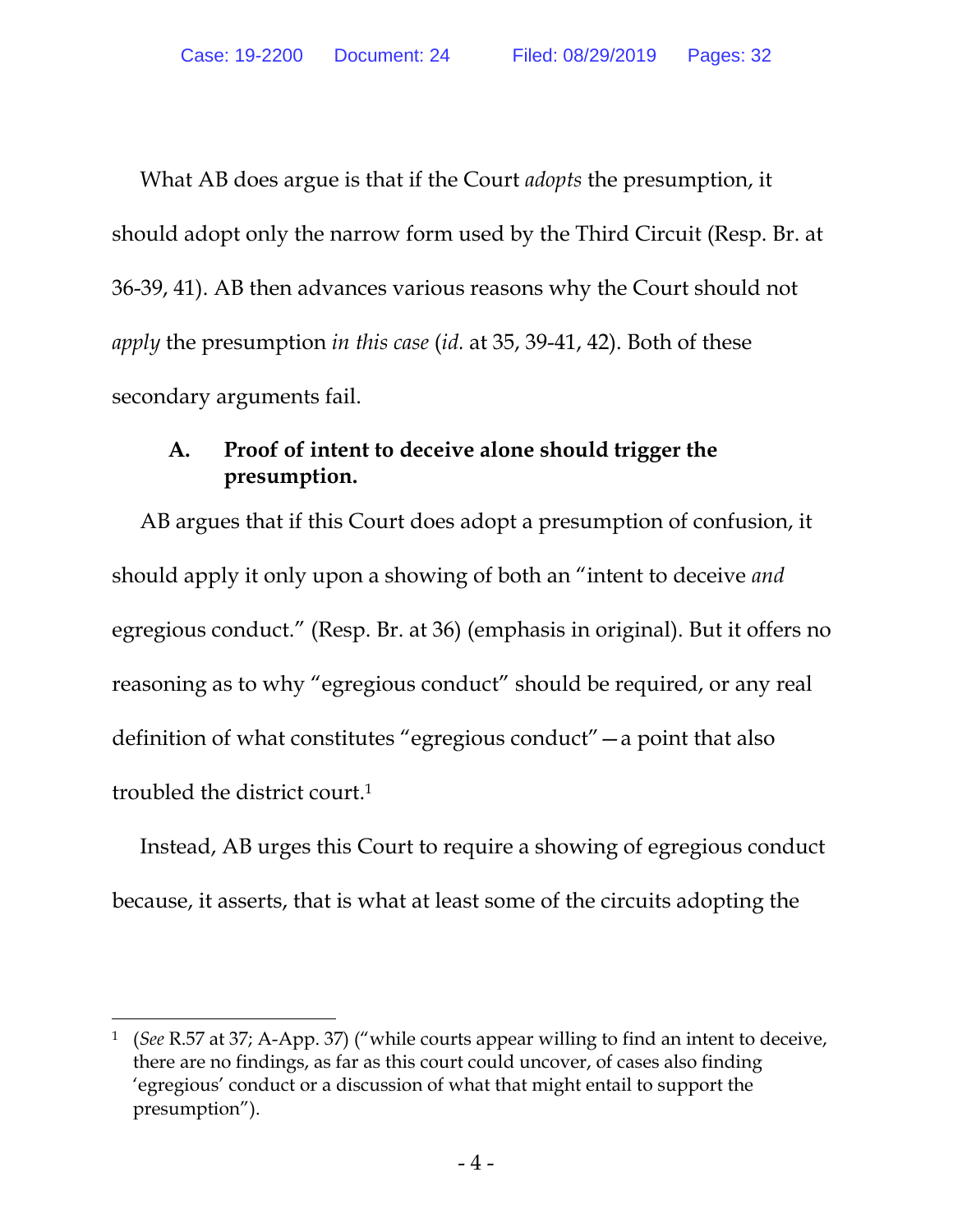presumption have done. But AB's description of what other circuits have done in adopting the presumption is neither accurate nor persuasive.

While the Third Circuit has included a "clear and egregious conduct" element in its test for the presumption, as MillerCoors already indicated in its initial brief (Op. Br. at 41), the Third Circuit's test remains the outlier, despite AB's assertions to the contrary. Moreover, a closer look at the origins of the Third Circuit's test shows that "egregious conduct" really only means deliberately acting on intent to deceive.

In *Johnson & Johnson-Merck Consumer Pharm. Co. v. Rhone-Poulenc Rorer Pharm., Inc.*, 19 F.3d 125 (3d Cir. 1994), the Third Circuit described "'deliberate conduct' of an 'egregious nature'" as "the second part of the *Smithkline Beecham* test." *Id.* at 131–32. This was a reference to *Johnson & Johnson \* Merck Consumer Pharm. Co. v. Smithkline Beecham Corp.*, 960 F.2d 294 (2d Cir. 1992), where the Second Circuit said the presumption arises "'where a plaintiff adequately demonstrates that a defendant has intentionally set out to deceive the public,' and the defendant's 'deliberate conduct' in this regard is of an 'egregious nature.'" *Id.* at 298–99 (quoting *Resource Developers, Inc. v. Statue of Liberty–Ellis Island Found., Inc.*, 926 F.2d 134, 140 (2d Cir. 1991)).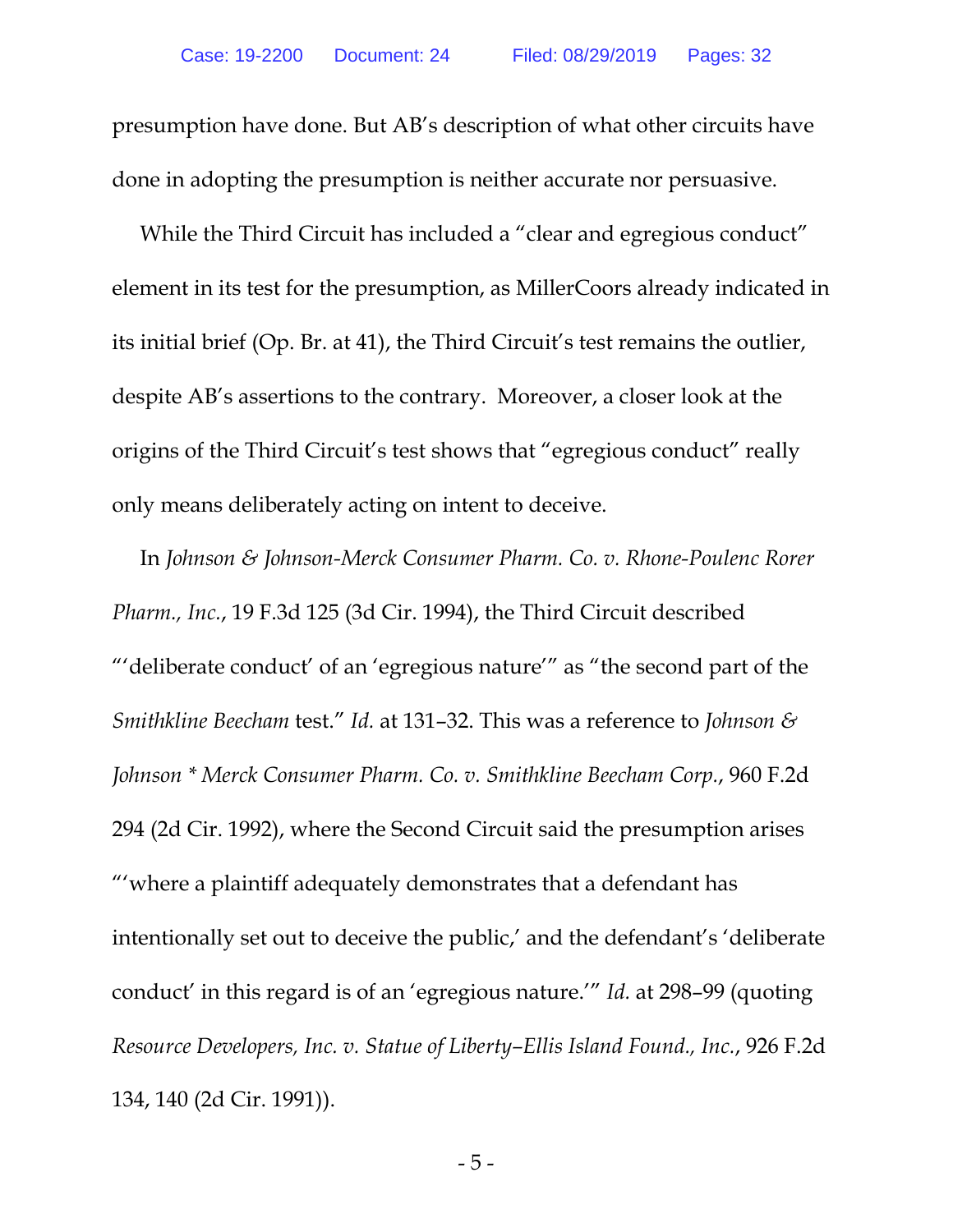Importantly, however, both *Smithkline Beecham* and *Resource Developers* made clear that the egregious conduct need not be anything other than spending significant sums of money to broadcast a message with intent to deceive. In *Smithkline Beecham*, the court said the presumption "may be engendered by the expenditure 'of substantial funds in an effort to deceive consumers and influence their purchasing decisions.'" 960 F.2d at 298-99 (citing *U-Haul Int'l, Inc. v. Jartran, Inc.*, 793 F.2d 1034, 1041 (9th Cir. 1986)). In *Resource Developers*, the court said the same, again citing *U-Haul* and clarifying: "Once it is shown that a defendant deliberately engaged in a deceptive commercial practice, we agree that a powerful inference may be drawn that the defendant has succeeded in confusing the public." 926 F.2d at 140.

Thus it is clear that the "egregious conduct" emphasized by AB was originally just an alternate description of the defendant's substantial effort to carry out its intent to deceive consumers. At most, even in the Third Circuit, this merely means the plaintiff must show intent plus action before the presumption of confusion will apply. It does *not* mean the defendant's conduct must be peculiarly dastardly before the burden will be shifted.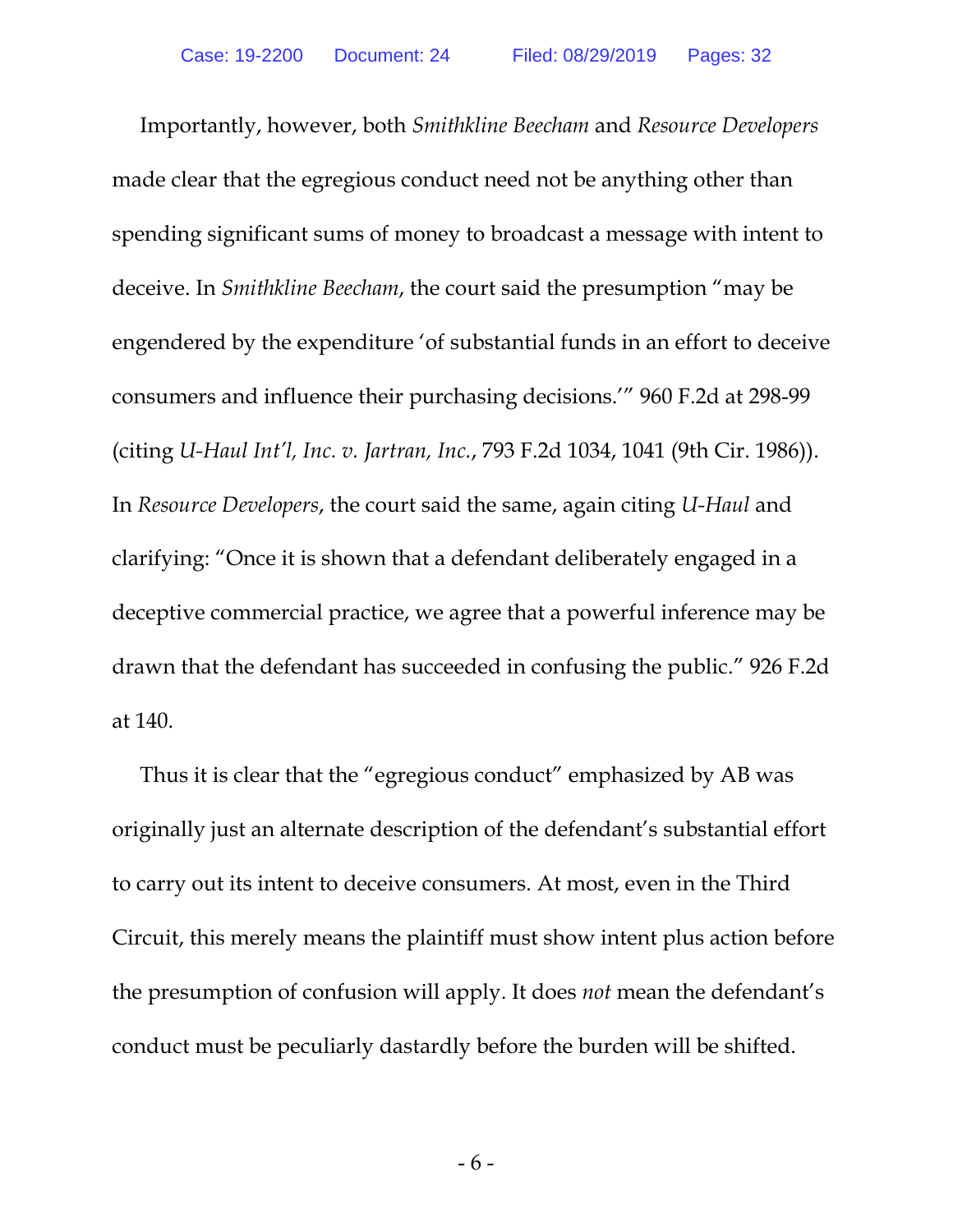Turning to other circuits, AB is simply wrong in asserting that the Second Circuit categorically requires egregiousness in addition to intent to deceive and "has never strayed from this two-element standard." (Resp. Br. at 37). As AB concedes, *Church & Dwight* is itself a recent example of a Second Circuit decision finding that intent to deceive the public alone "was *sufficient* to support a presumption of consumer confusion." *Church & Dwight Co., Inc. v. SPD Swiss Precision Diagnostics, GmbH*, 843 F.3d 48, 67-68 (2d Cir. 2016) (emphasis added); *see also (*R.57 at 37, n. 22; A-App. 37) (district court "readily acknowledge[d]" that *Church & Dwight* "may raise a question as to whether a showing of 'egregious conduct' is required").

AB also goes too far in claiming the First Circuit "has acknowledged the need to establish egregious conduct in some cases." (Resp. Br. at 37). The sole case AB cites on this point, *Clorox Co. Puerto Rico v. Proctor & Gamble*, 228 F.3d 24 (1st Cir. 2000), merely notes references to egregious conduct in other cases, and then only in a footnote. *Id*. at 36 n.9. The same footnote expressly declines to decide whether to adopt the presumption. But two years later, in *Cashmere & Camel Hair*, the First Circuit embraced as "well established" a presumption of consumer deception triggered by "proof that a defendant intentionally set out to deceive or mislead consumers," with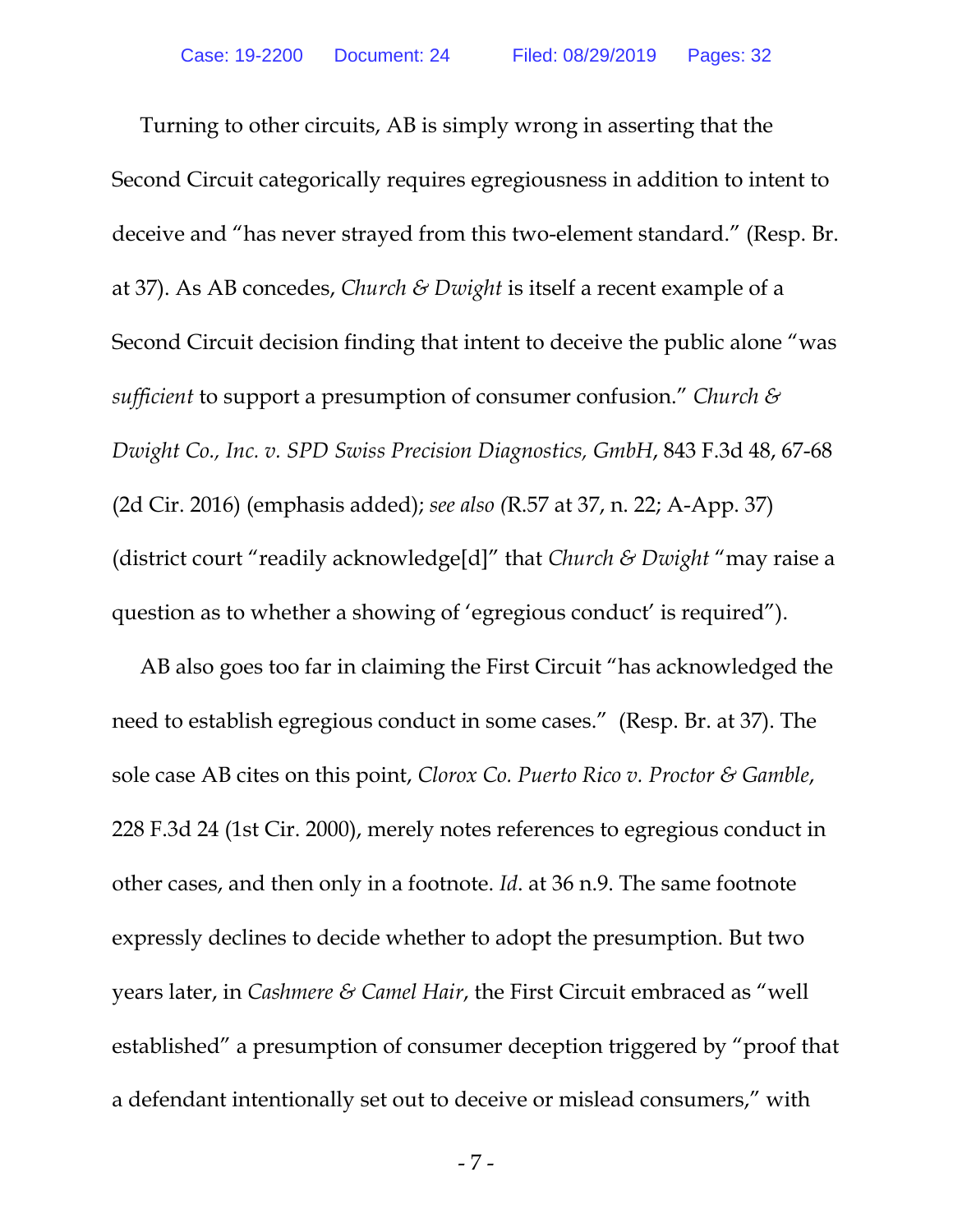no mention of egregious conduct or the footnote in *Clorox*. 284 F.3d at 316 (citing Eighth and Ninth Circuit precedent). AB has offered no more recent authority suggesting that the First Circuit now requires egregious conduct in its test for the presumption, and MillerCoors is aware of none.

With the First Circuit supporting MillerCoors and the law in flux in the Second Circuit, the Third Circuit remains an outlier as MillerCoors argued. Like the First Circuit, the Sixth, Eighth, and Ninth Circuits have each held that the presumption is triggered solely by intent to deceive. (*See* Op. Br. at 39-40) (collecting cases). And again, this makes sense: intending to deceive consumers is egregious in its own right; what purpose is served by requiring still *more* egregious conduct before applying the (rebuttable) presumption—and what would such conduct even look like?

Instead of answering these questions, AB attempts to distinguish the intent-only cases from the Sixth, Eighth, and Ninth Circuits, arguing that they involved either a deliberate violation of the law or contained no meaningful analysis of the issue. (Resp. Br. at 41). This attempt fails.

In *U-Haul*, the Ninth Circuit envisioned a factual scenario like the one here, and flatly stated: "The expenditure by a competitor of substantial funds in an effort to deceive consumers and influence their purchasing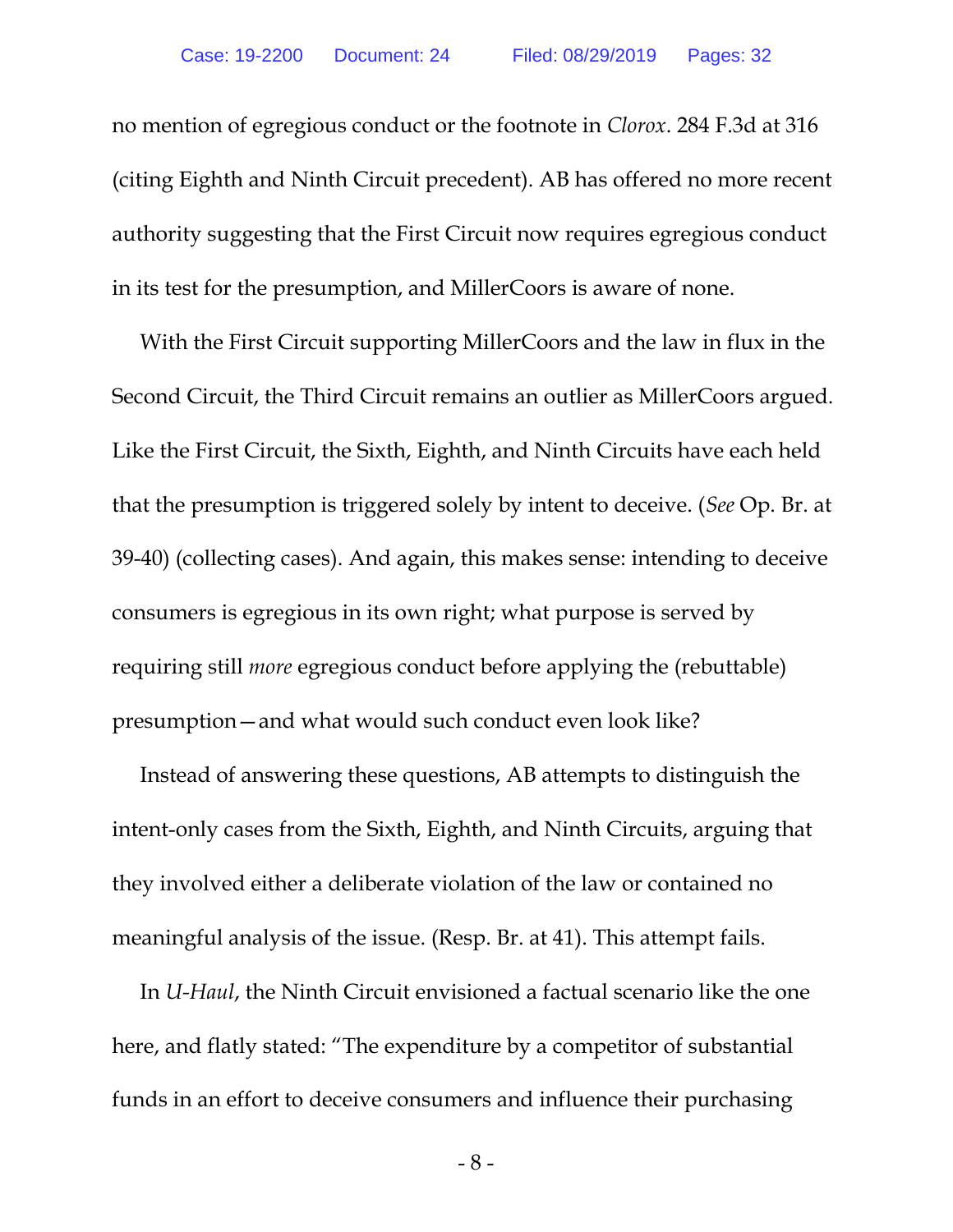decisions justifies the existence of a presumption that consumers are, in fact, being deceived." 793 F.2d at 1041. As noted above, such efforts were exactly what the Second and then the Third Circuit would later describe as "'deliberate conduct' of an 'egregious nature'" justifying the presumption.

In *Porous Media Corp. v. Pall Corp.,* 110 F.3d 1329, 1333 (8th Cir. 1997), the Eight Circuit made the same point this way: "A predicate finding of intentional deception, as a major part of the defendant's marketing efforts, contained in comparative advertising, encompasses sufficient harm to justify a rebuttable presumption of causation and injury in fact." 110 F.3d at 1336 (noting that this approach recognized "the basic harm to a plaintiff who is targeted by deliberately deceptive comparative advertising").

Finally, the Sixth Circuit expressly adopted the Ninth and Eighth Circuits' approach on the issue, noting it was applicable where the defendant "targeted" the plaintiff's product. *Balance Dynamics Corp. v. Schmitt Indus., Inc.*, 204 F.3d 683, 694 (6th Cir. 2000) ("The reasoning of *Porous Media* is applicable to the present case since Schmitt specifically targeted Balance Dynamics' balancer, which was the only product of its kind in the market.").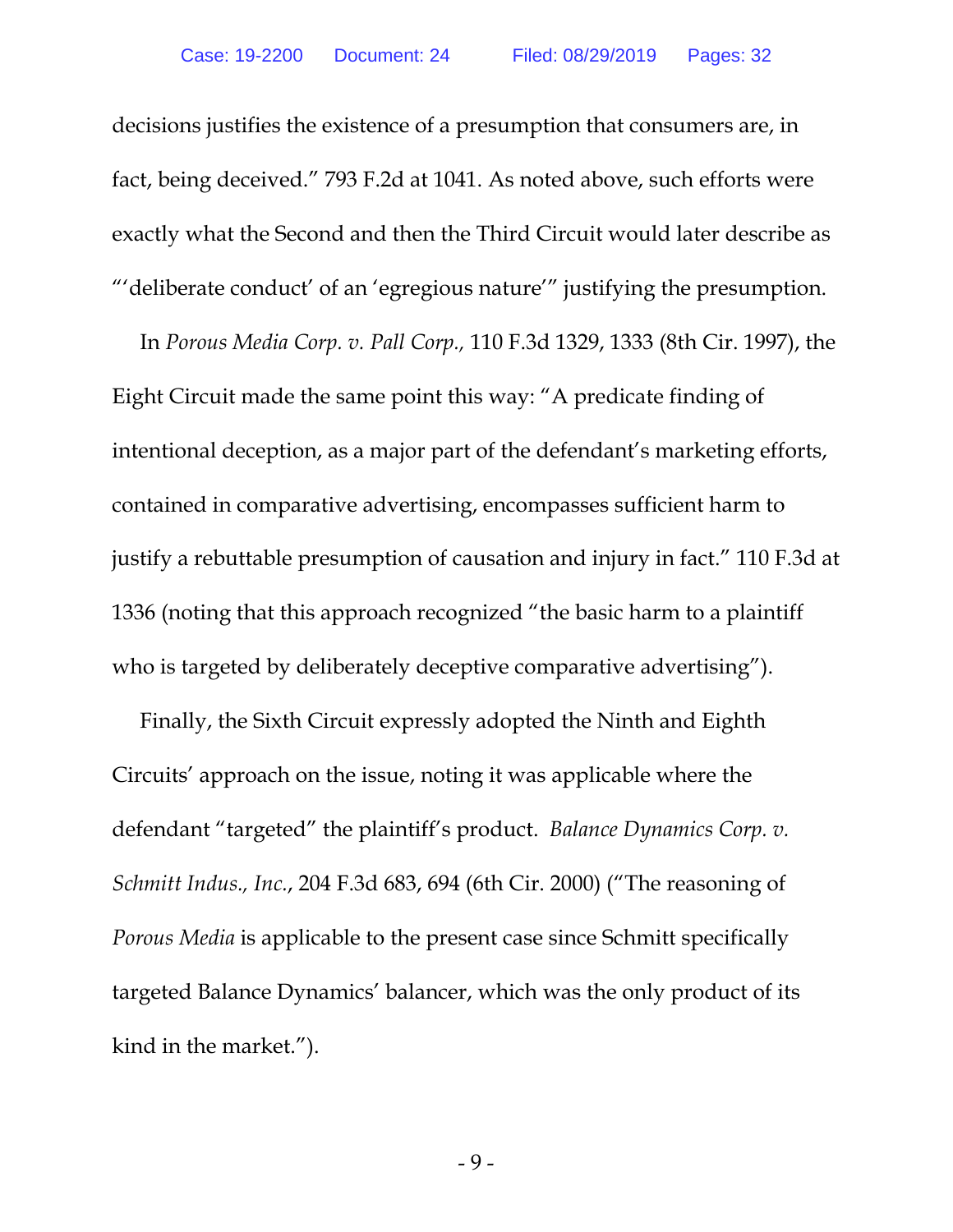In summary, AB has not provided any reason why the Court should not adopt the presumption of confusion in the form recognized by the First, Second, Sixth, Eighth, and Ninth Circuits. Three final points require clarification before turning to the application of that presumption in this case.

*First*, contrary to AB's suggestion, MillerCoors is not arguing for a presumption of injury separate from the presumption of actual confusion. (*Cf.* Resp. Br. at 43-44). The Eighth Circuit distinguishes between a "presumption of deception" and a "presumption of causation and injury" (both of which it recognizes), *see Porous Media*, 110 F.3d at 1333, but in comparative advertising cases like this one, actual customer confusion *is* the harm. *Web Printing Controls Co., Inc. v. Oxy-Dry Corp.*, 906 F.2d 1202, 1203 (7th Cir. 1990) ("To prove a *violation* of the Lanham Act, proof of injury caused by actual confusion is unnecessary") (emphasis in original).2

As the district court correctly recognized, on a motion for injunctive relief, a misleading comparison to a competitor's product is presumed to work irreparable harm. (R.57 at 44-45; A-App. 44-45) (listing authorities).

 $\overline{a}$ 

<sup>2</sup> Of course, to recover *damages* at trial, MillerCoors will need to present additional proof. *Web Printing*, 906 F.2d at 1204-05.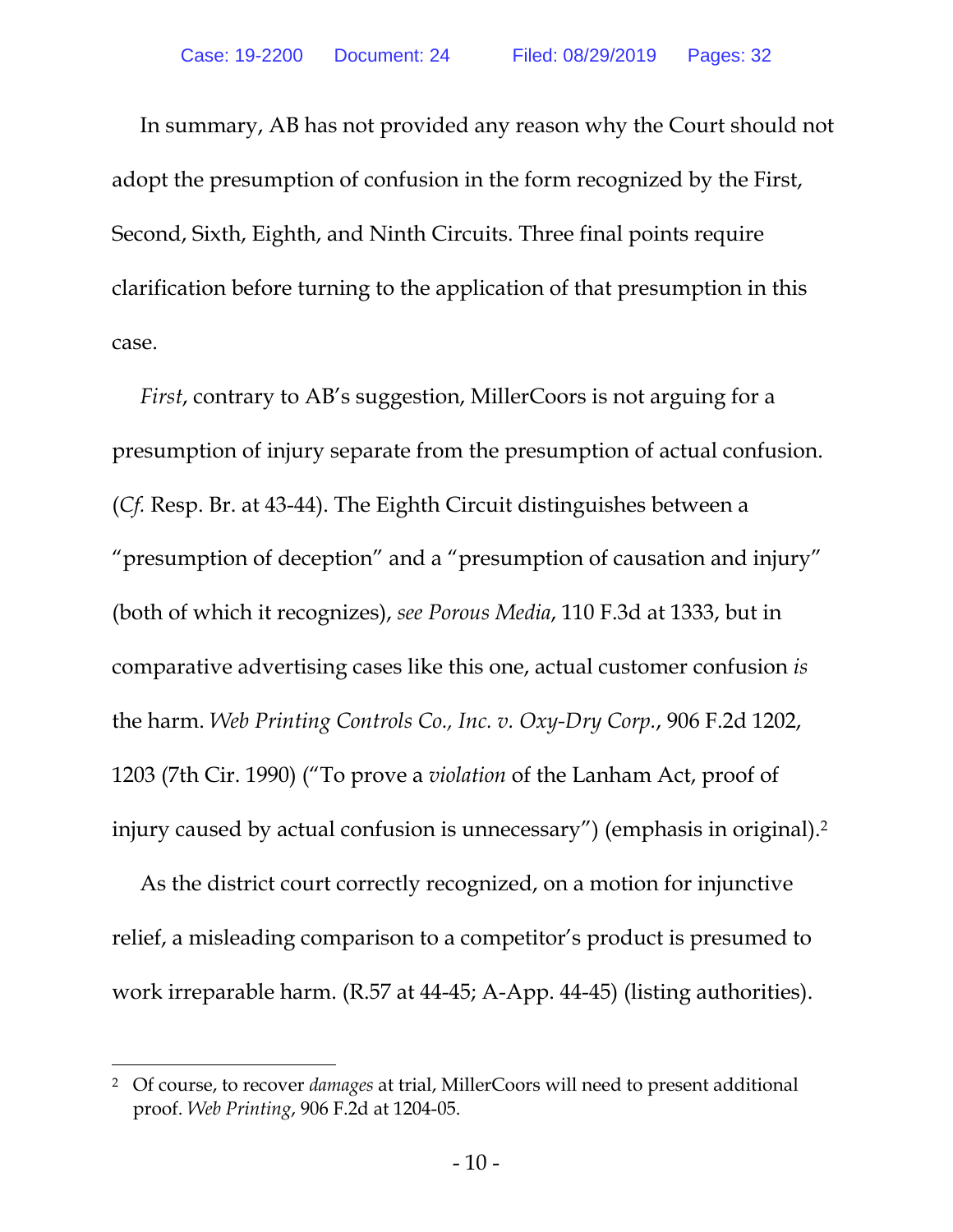Because AB does not challenge the district court's conclusion that MillerCoors "has put forth sufficient evidence to demonstrate irreparable injury, even without [this] presumption" (*id.* at 45, n. 25; A-App. 45), this appeal presents no question relating to injury or harm.

*Second*, MillerCoors has not "admitted" that egregiousness is required for the presumption to apply. (*Cf.* Resp. Br. at 38-39). At oral argument on the preliminary injunction motion, counsel for MillerCoors raised the issue this way: "If there's a showing of intent to mislead, then the burden shifts to the defendant to show lack of confusion." (R.56 at 46:5-7; A-App. 95). "And if we can convince a jury that they intended to have people draw the impression from this campaign that they would be consuming corn syrup if they drank a Miller Lite or Coors Light beer, then we can take advantage of that burden shifting." (*Id.* at 46:12-16; A-App. 95). Counsel's subsequent statement about a two-element test referenced AB's presentation of the issue in *its* brief. (*Id.* at 47:10-14; A-App. 96). And in any event, how counsel described the test in other circuits is not an "admission" of the law in this circuit, which has not yet adopted the presumption *or* the test.

*Third*, if the Court adopts a presumption of confusion, MillerCoors is not asking it to fashion an injunction in the first instance. (*Cf.* Resp. Br. at 44-

- 11 -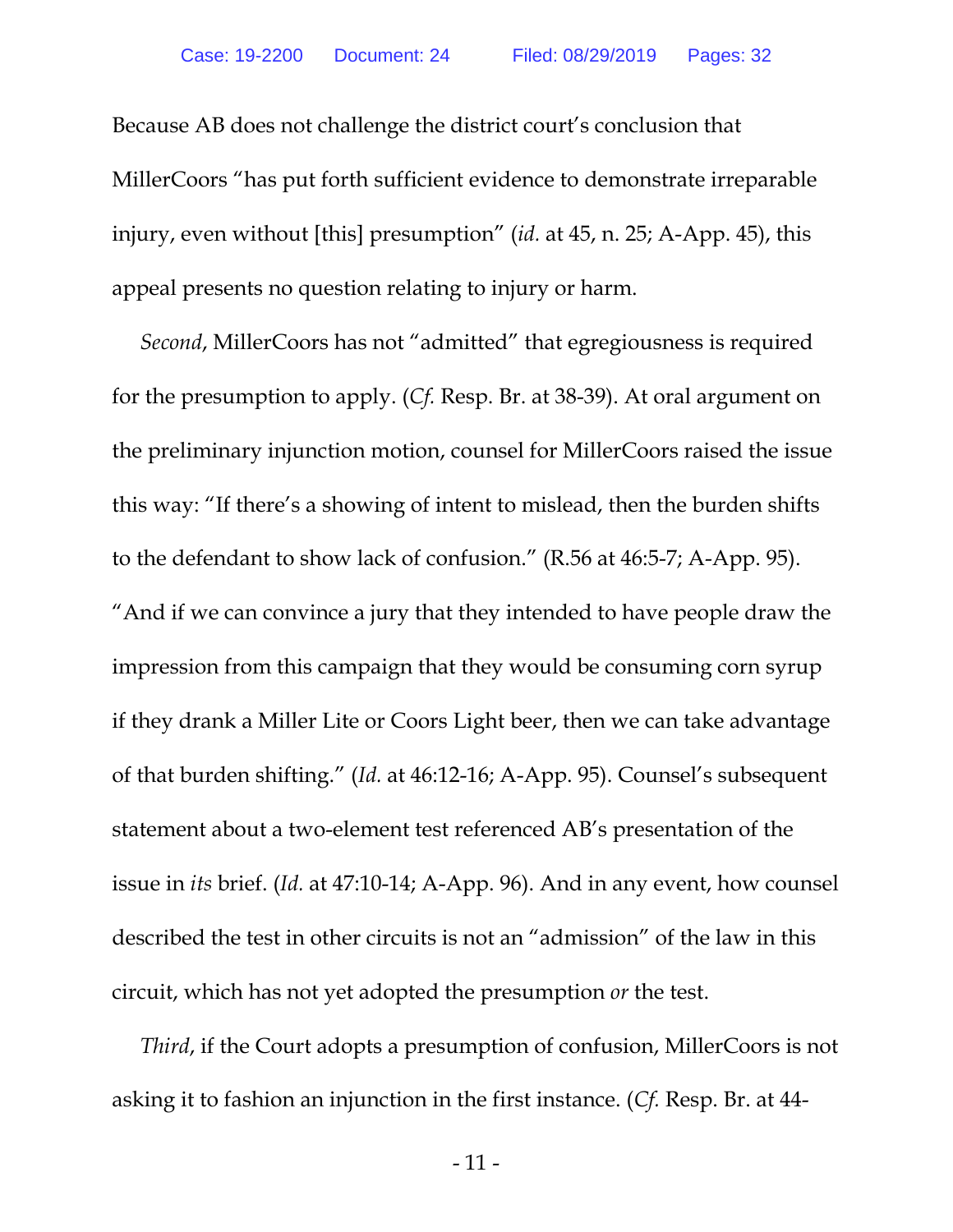45). It requests a remand to the district court with instructions to enter a preliminary injunction consistent with this Court's opinion, i.e., applying the presumption if this Court adopts it. (Op. Br. at 57). MillerCoors agrees the district court is in the best position to undertake that task.

### **B. AB's arguments fail to show why the presumption, if adopted, should not be applied in this case.**

AB advances three reasons why, if the Court adopts a presumption of confusion, it should not apply that presumption here. Each argument fails.

AB first argues the presumption of confusion does not apply where the advertising claim "does not reasonably imply a false or misleading message." (Resp. Br. at 35). For this and its assertion that "[i]f reasonable consumers could not be misled, deception also cannot be presumed" (*id.*), AB cites no authority. And how could it? This turns the test for the presumption on its head, *beginning* with a conclusion that a statement is not misleading to find the presumption does not apply regardless of intent.

But the threshold question of whether the presumption is *triggered* is determined by the defendant's intent, not the advertising content at all. If intent to deceive is found, the burden shifts to the defendant to show that its own statements *intended to deceive consumers* did not, in fact, confuse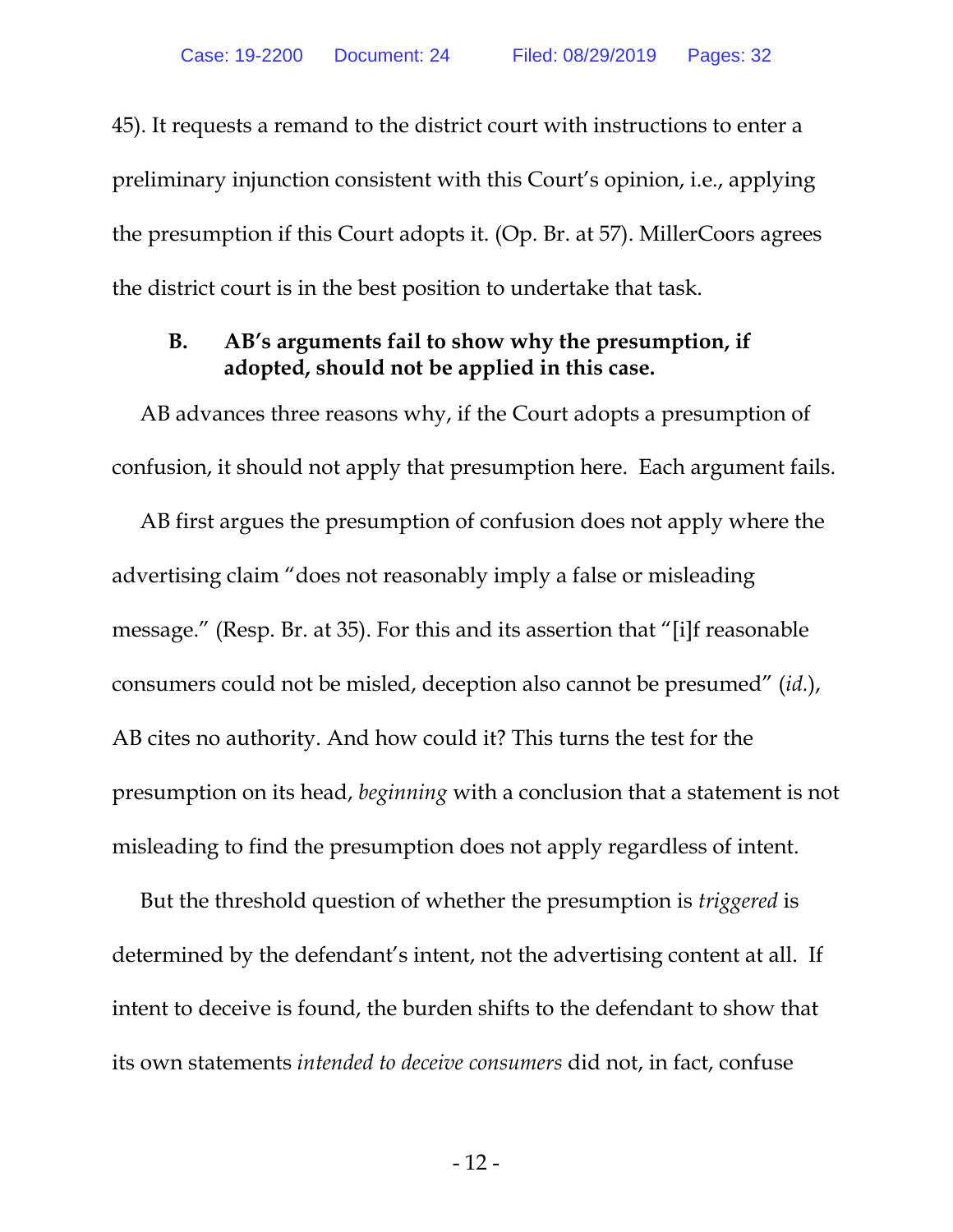them. (Op. Br. at 37-41). At trial, if MillerCoors shows that AB intended its ads to mislead consumers into believing there is corn syrup in Miller Lite and Coors Light, the presumption will apply to shift the burden of proof, and AB will be free to attempt to rebut the presumption by showing that its intentional, expensive, and orchestrated attempt to mislead consumers in fact was unsuccessful. But AB's arguments for rebutting the presumption do not provide a reason not to *apply* the presumption in the first instance.

Next, AB argues the presumption is only triggered if intent to deceive is undisputed. (Resp. Br. at 42). But in the one case it cites, the only evidence of intent to deceive related *solely* to an earlier version of a commercial that had been taken off the air and was not the subject of the action. *Johnson & Johnson \* Merck Consumer Pharm. Co. v. Smithkline Beecham Corp.*, 960 F.2d 294, 299 (2d Cir. 1992). Thus there was *no* evidence of intent to deceive consumers using the commercial under review, and the district court found the plaintiff's contrary argument "unavailing" on those facts. *Id.*

That places *Johnson & Johnson \* Merck* in stark contrast with this case, where the district court has already found that AB intended consumers to interpret the advertising statements "made with" and "brewed with" corn syrup as meaning "corn syrup actually being in the finished products."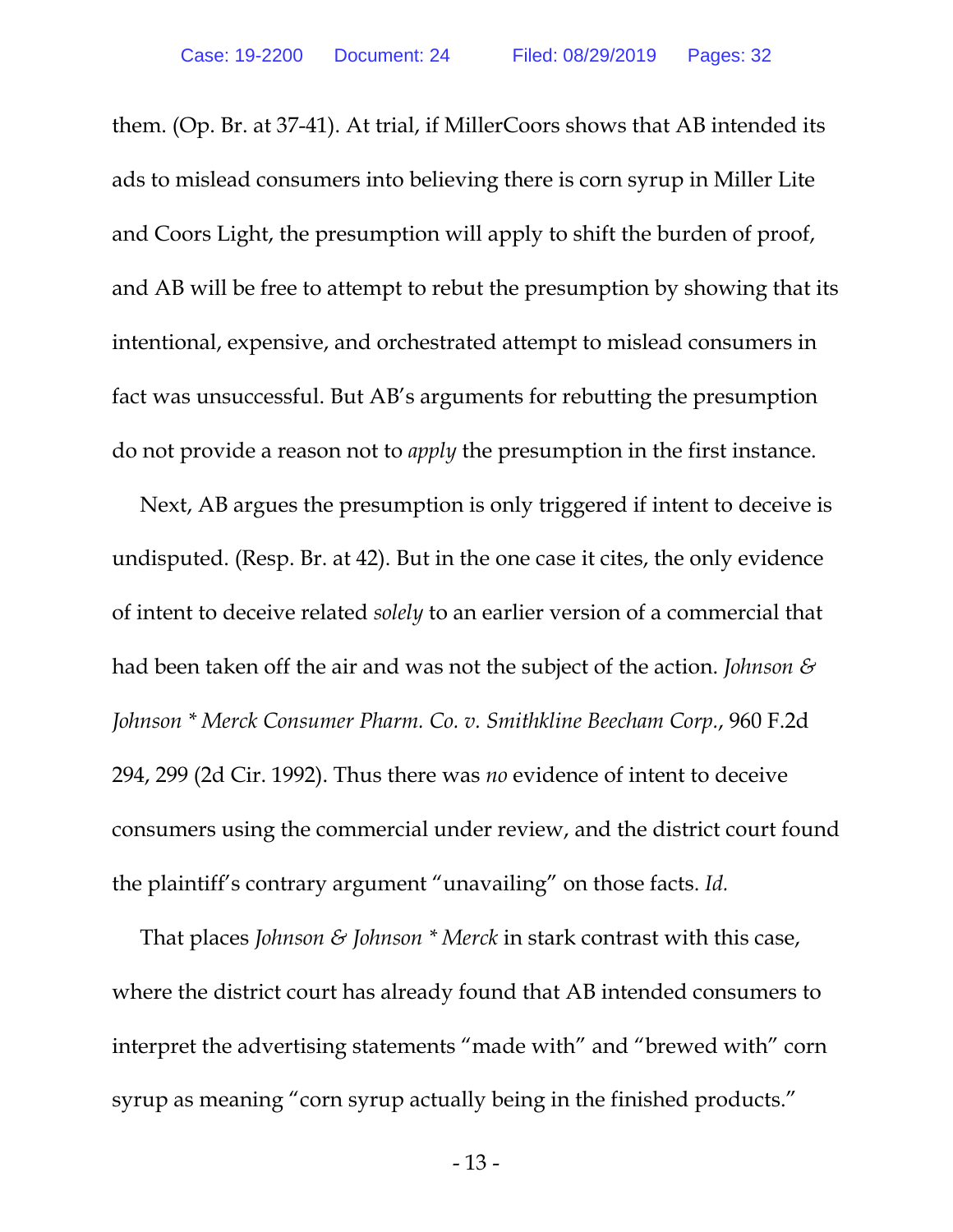(R.57 at 36; A-App. 36). AB concedes that this finding of fact by the district court is "entitled to deference unless clearly erroneous." (Resp. Br. at 33). Indeed, AB has not even appealed this finding. Thus, for purposes of reviewing the preliminary injunction,<sup>3</sup> AB's intent is not merely "uncontroverted"; it is an operative finding by the district court.

AB's final argument against applying of the presumption is that there was no finding of egregious conduct here. (Resp. Br. at 39-41). MillerCoors has explained why this should not be required (*supra* at 4-10) and why AB's conduct *was* egregious if it is required (Op. Br. at 42), but to be clear, the district court made no finding on this point one way or the other. If the Court takes the Third Circuit's minority approach and grafts an egregiousness requirement onto the test for the presumption, then it may either find that requirement satisfied based on the current record (again, solely for preliminary injunction purposes) or direct the parties to address that element on remand. Again, however, this is not a reason not to follow

 $\overline{a}$ 

<sup>&</sup>lt;sup>3</sup> MillerCoors recognizes the case has thus far only proceeded to the preliminary injunction phase, and that the district court's finding is that MillerCoors is *likely to succeed* in showing AB intended to deceive consumers. Therefore, if the Court adopts a presumption, that presumption should apply in determining preliminary injunctive relief. As with most presumptions, MillerCoors will have to show intent at trial in order to be entitled to the presumption.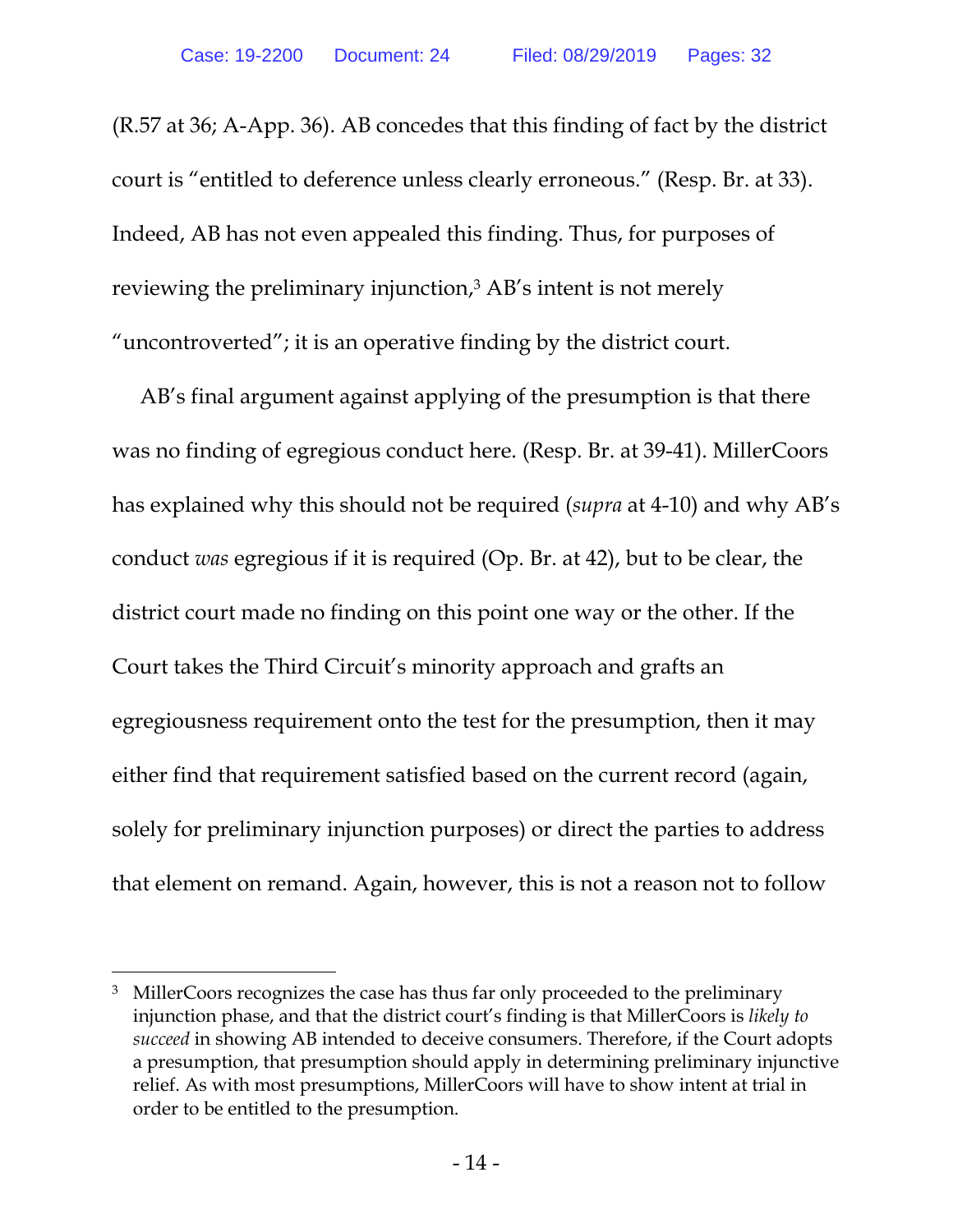the other circuits that have considered this issue and *adopt* the presumption as the law of the Seventh Circuit.

### **II. Even without the presumption of confusion, the district court should have enjoined all of AB's campaign.**

In its opening brief, MillerCoors explained why, even if this Court does not adopt a presumption of confusion, it should still reverse the district court's decision not to enjoin select portions of AB's intentionally deceptive corn syrup campaign. AB's response does not squarely address the core argument raised by MillerCoors: the district court started its analysis in error by classifying these statements as literally true, ignoring their inherent ambiguity, and then used that conclusion to justify disregarding all the evidence that tipped these statements into the realm of the misleading.

The district court also erred in parsing each ad in isolation rather than evaluating whether AB's statements were misleading in the context of the campaign as a whole. AB's contrary arguments (Resp. Br. at 61-68) rest on cases that did not consider integrated advertising campaigns, and on a myopic reading of *Abbott Labs v. Mead Johnson & Co.*, 971 F.2d 6 (7th Cir. 1992). If the Court declines to adopt the presumption of confusion, it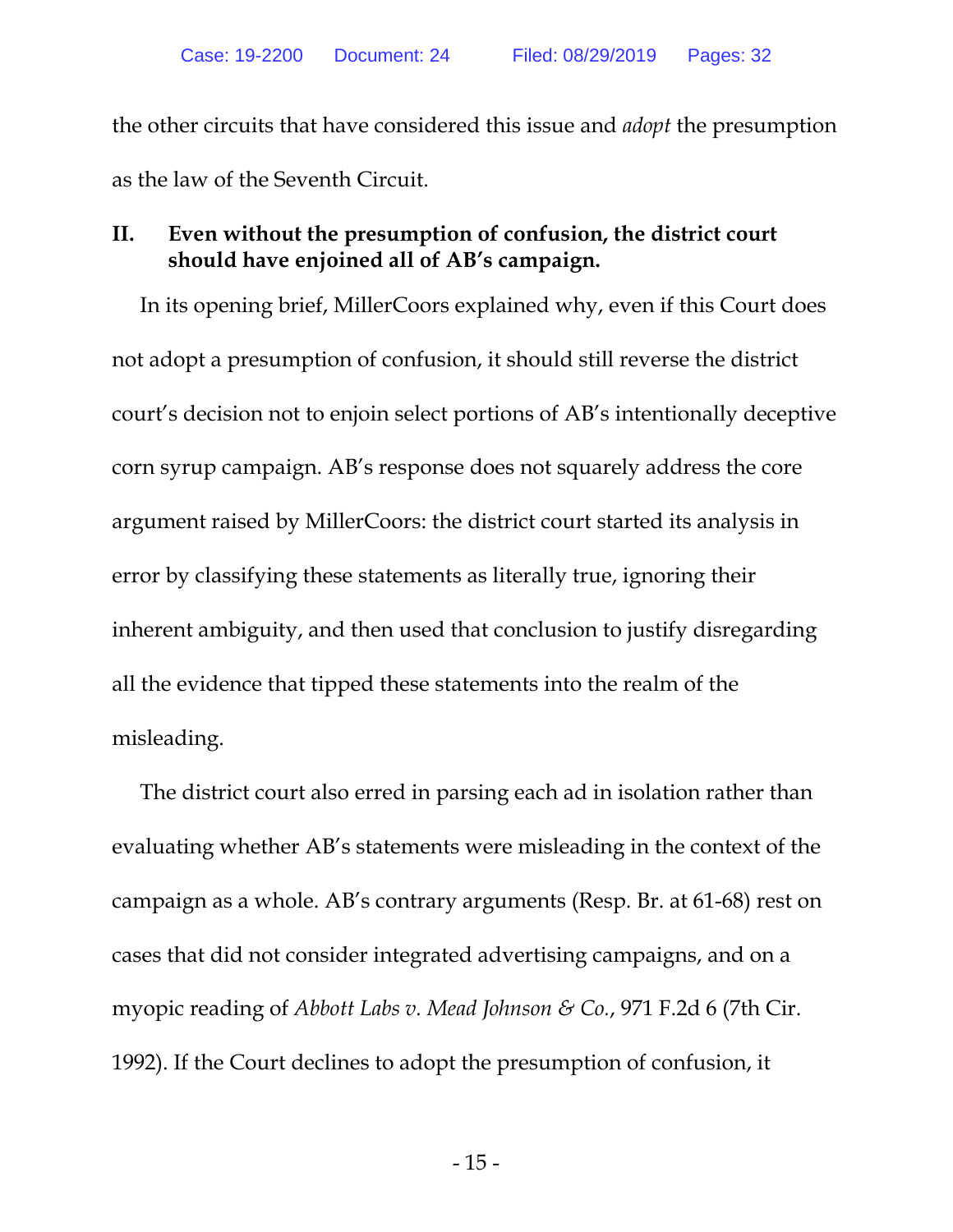should nevertheless reverse this portion of the district court's decision and remand with instructions to determine whether AB's ambiguous statements are misleading when evaluated in their proper context.

## **A. This case is not** *Mead Johnson***: AB's statements are ambiguous, and MillerCoors is not attempting to change their meaning—through a survey or otherwise.**

AB would like this case to be controlled by *Mead Johnson*, but such a stretch makes for a poor fit. First, *Mead Johnson* was about one statement— "1st Choice of Doctors"—with *only one*, unambiguous meaning: more doctors preferred Similac to any competing product. (Op. Br. at 45-47). When the plaintiff attempted to assert an alternative meaning for the phrase, claiming that "first" could mean "majority," the Court rejected that as a betrayal of the English language. *Mead Johnson & Co. v. Abbott Laboratories,* 201 F.3d 883, 884 (7th Cir. 2000) (calling any other meaning "all but impossible").

For *Mead Johnson* to control this case, AB's statements would likewise have to be susceptible to *only one* reasonable interpretation. But they are not. (Op. Br. at 47-49). MillerCoors has never disputed the narrow, technical sense in which these statements could be true. But in a more obvious sense the statements can be—and here *are*—false. This sense does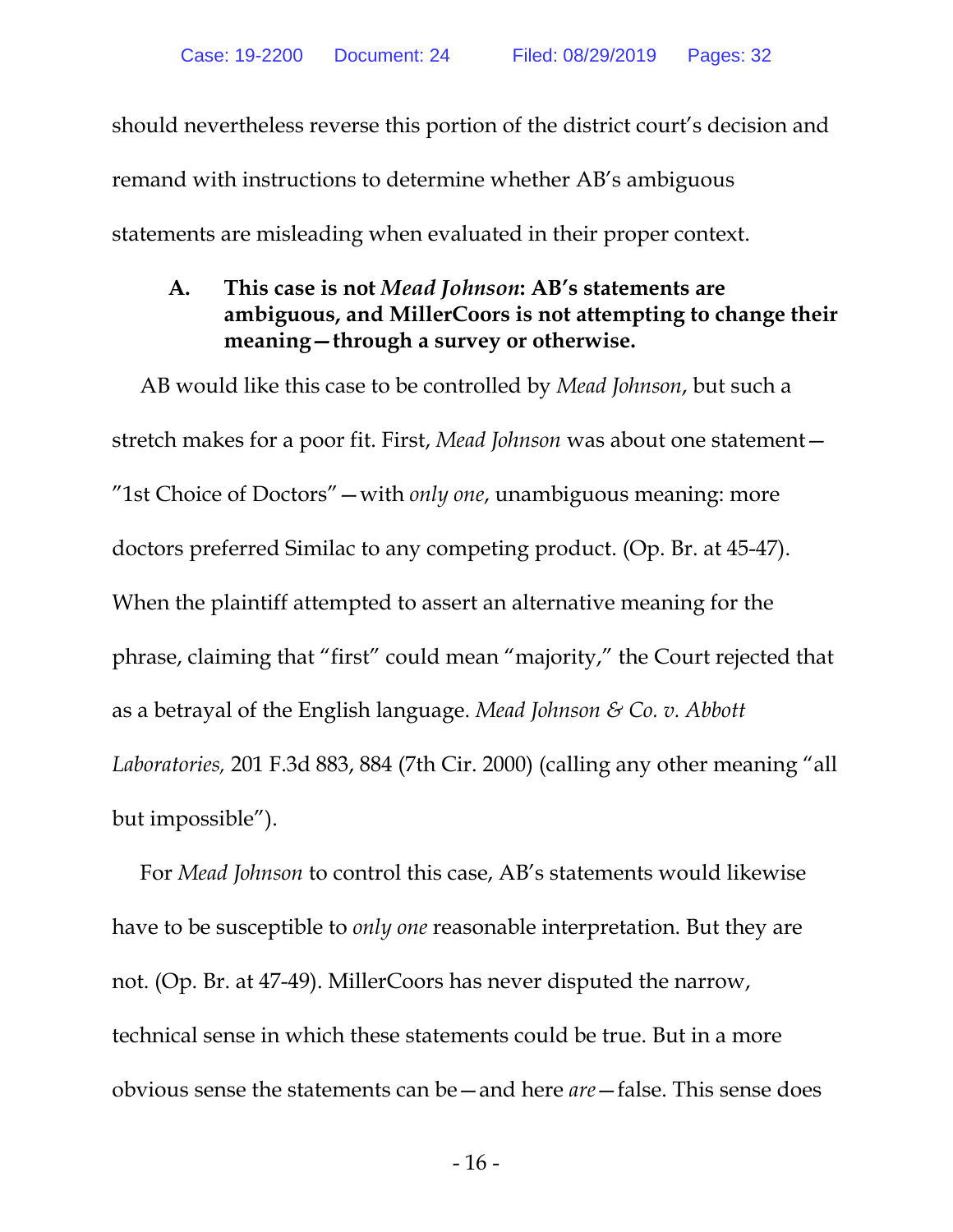not rest on *distorting* the plain meaning of these statements, as attempted in *Mead Johnson*, but on giving them their *most natural* meaning—the very meaning the district court found AB *intended* consumers to ascribe to these words. To reach *Mead Johnson*, AB must do more than show its statements are *true in a sense*; it must show its statements *have no other objectively reasonable meaning*. (Op. Br. at 48-49). It hasn't done so, and it can't. In fact, AB concedes that ambiguous statements may be misleading. (Resp. Br. at 47, fn. 8, citing *Hot Wax v. Turtle Wax*, 191 F.3d 813, 820 (7th Cir. 1999)).

AB repeatedly points out that in the past, MillerCoors has itself used words like "brewed with" and "ingredient" in connection with corn syrup. But the fact that MillerCoors has used these words in a context where their narrow, technical meaning is evoked does not give AB license to shrewdly design a comprehensive advertising campaign to use the same words to evoke a false meaning in their new context.

If AB's statements are capable of more than one objectively reasonable meaning, then it follows that *Mead Johnson*'s rejection of survey evidence to show an "all but impossible" meaning also fits poorly here. The fundamental problem in *Mead Johnson* was the plaintiff's attempt to use survey evidence to trump simple, unambiguous meaning. 201 F.3d at 886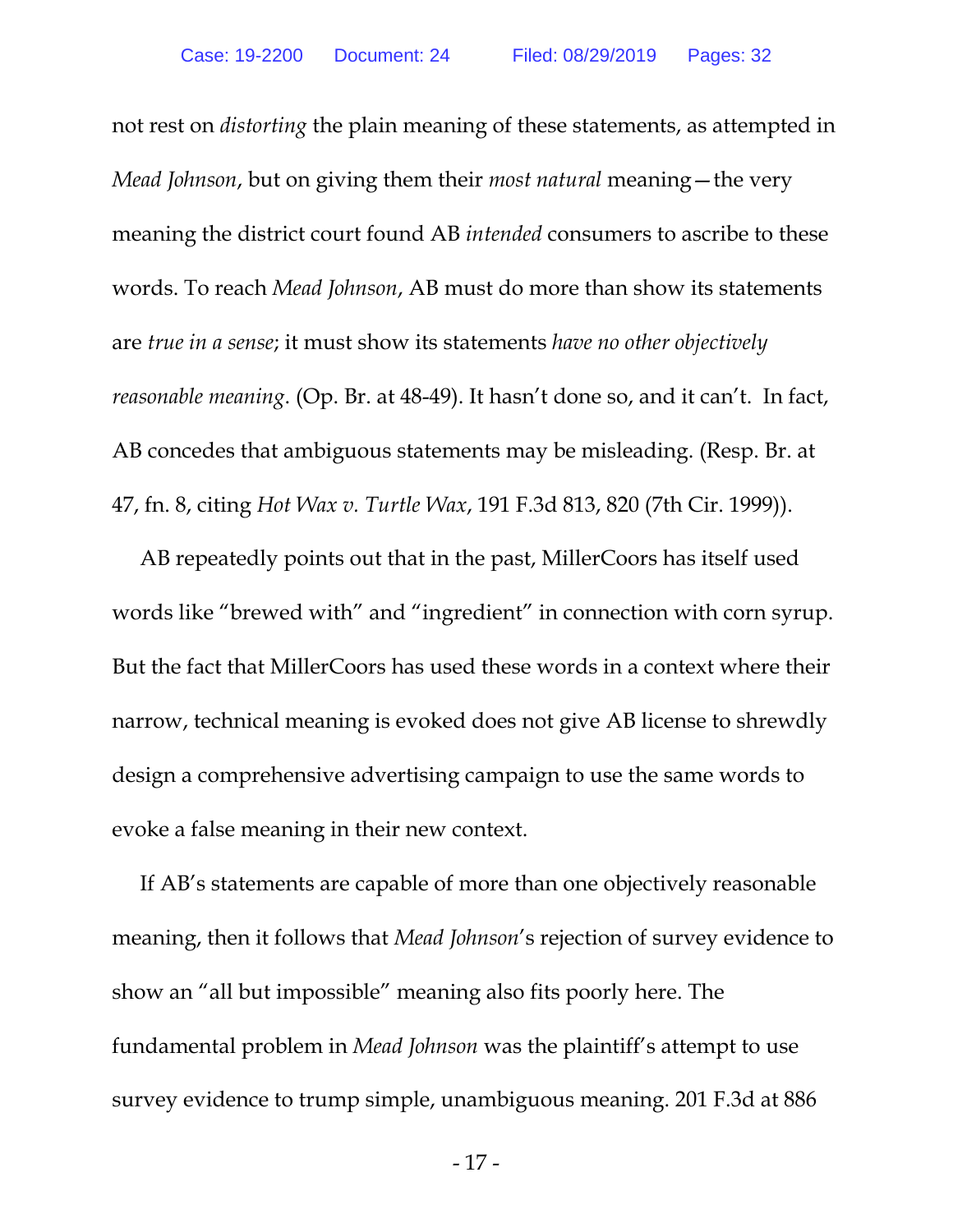(surveys cannot be used "to determine the meaning of words, or to set the standard to which objectively verifiable claims must be held"). But MillerCoors proposed no such use for its surveys.

Instead, MillerCoors used control and test groups to show that consumers viewing AB's ad were misled into a false interpretation of the statements *unless* the ad was accompanied by a disclaimer clarifying that there is *no* corn syrup in Miller Lite or Coors Light as finished products. (*See* R.9 at 18) (describing survey and results); (R.57 at 12-14; A-App. 12-14) (district court discussion of same). *Both* groups were asked what they thought "'made with' corn syrup" meant, and those who had not seen the disclaimer were significantly more likely to conclude that corn syrup is present in the finished product. *See id.* That is not redefining "made with" away from its plain meaning; it is determining *which* of that term's plain meanings consumers were more likely to attribute to the term.4

 $\overline{a}$ 

<sup>4</sup> AB criticizes Question QF7b of Dr. Wind's survey as an "improper leading question[]" that "*told* respondents that 'being "made with" corn syrup' is ambiguous." (Resp. Br. at 26 (emphasis in original)). AB thus pronounces the responses to that question as "infected by demand bias." (*Id.* at 27). This criticism is unfounded. The *Reference Guide on Survey Research*, which is part of the Federal Judicial Center's Reference Manual on Scientific Evidence, provides that "if respondents who viewed the allegedly deceptive commercial respond differently than respondents who viewed the control commercial, the difference cannot be merely the result of a leading question, because both groups answered the same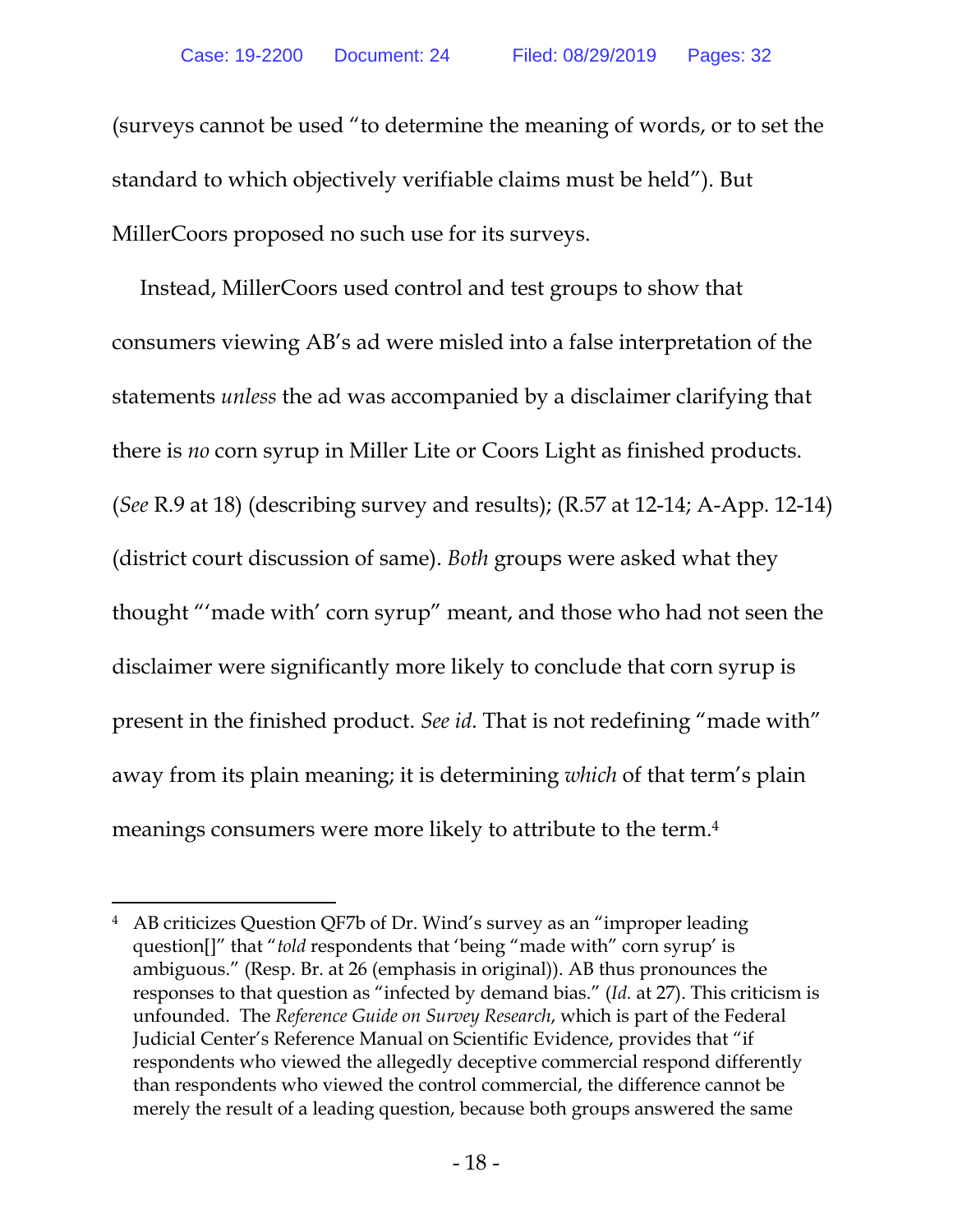This, too, distinguishes this case from *Mead Johnson*, as well as from *First Health Group Corp. v. BCE Emergis Corp.*, 269 F.3d 800 (7th Cir. 2001), another case where the Court rejected a definition inconsistent with plain usage. (*Cf.* Resp. Br. at 59). Nor is this case like *Pernod Ricard USA, LLC v. Bacardi U.S.A., Inc.*, 653 F.3d 241 (3d Cir. 2011), where the defendant's own label expressly stated that "Havana Club" rum was made in Puerto Rico. *Id.* at 252; (Resp. Br. at 59-60). For this case to parallel *Pernod*, AB would have had to include in its ads the same disclaimer shown in Dr. Wind's survey. Instead, AB *omitted* this information, intending to mislead consumers.

In summary, *Mead Johnson*'s holding rejects the use of survey evidence to support an interpretation at odds with the only plain meaning of an advertising statement. MillerCoors has not offered survey evidence for that purpose, so *Mead Johnson*'s holding does not apply. More importantly, nor

 $\overline{a}$ 

question." Shari Seidman Diamond, *Reference Guide on Survey Research*, in Reference Manual on Scientific Evidence (Fed. Jud. Ctr., 3d ed. 2011), at 399, available for download at: https://www.fjc.gov/content/reference-guide-survey-research-2. In other words, if the results were "infected by demand bias," both test and control respondents would have answered similarly. Here, however, the responses from the test and control groups were significantly different. There was no demand bias. *See also (*R.57 at 39-41; A-App. 39-41) (rejecting this criticism as going to the weight rather than the admissibility of this evidence).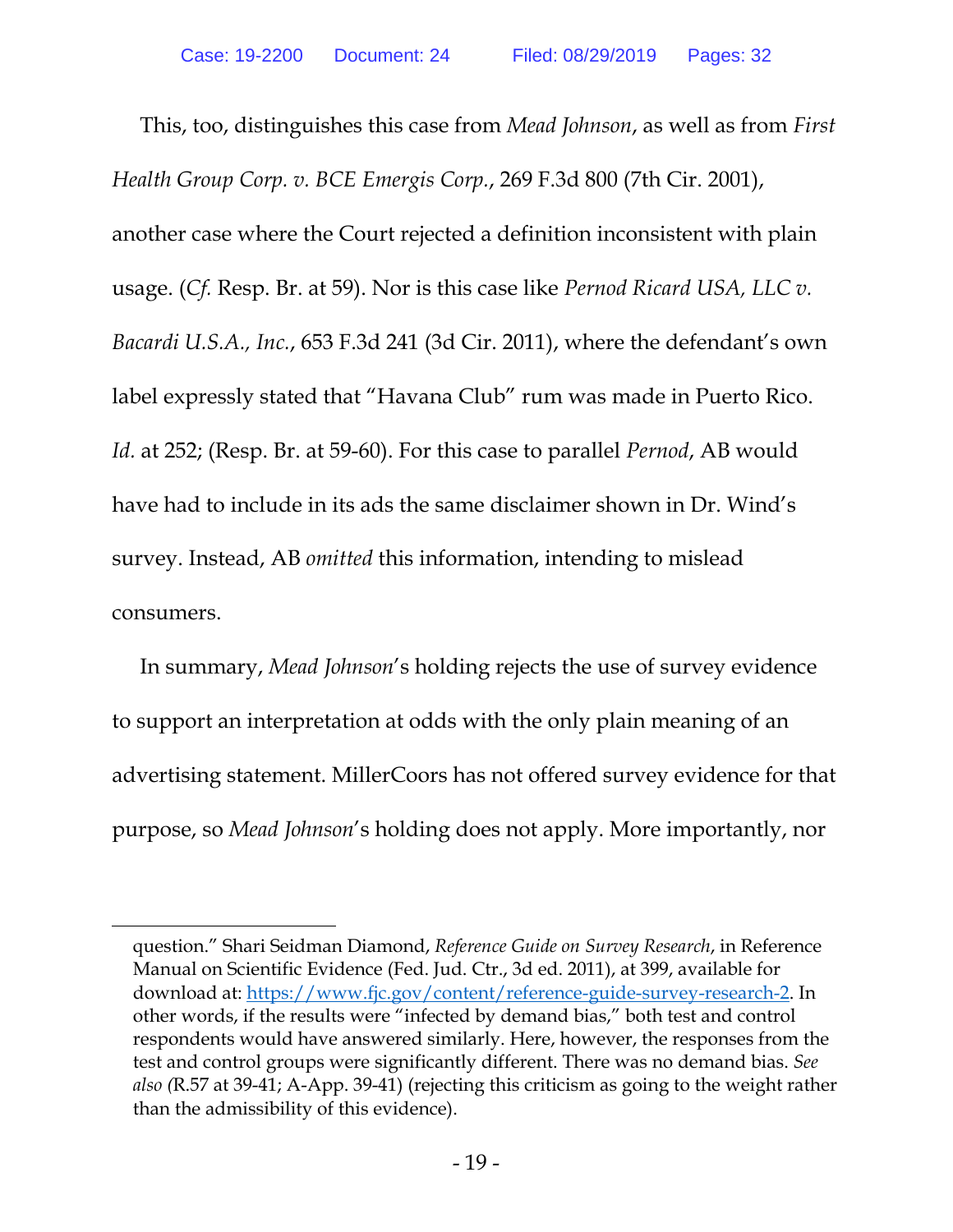does its logic, which was premised on an advertising statement with only one objectively reasonable meaning. By contrast, AB's entire ad campaign hinged on the *multiple* meanings of the statements it chose to highlight.

### **B. AB wove its statements into one integrated advertising campaign and the Court should evaluate them that way.**

AB agrees that context is important to reviewing false advertising claims under the Lanham Act (Resp. Br. at 62), and at one point argues that its own statements showing an intent to deceive consumers should be evaluated in their "full context" (*id.* at 28). But for AB, "full context" apparently stops short of the full campaign, ending at the level of each individual ad instead. (*Id.* at 63-65). AB's only argument in support of this position is that courts should not assume consumers saw every ad in the campaign, even though multiple ads appeared throughout the Super Bowl telecast and were concurrently disseminated via social media. (*Id.*).

When a series of advertisements span multiple years, as in *Pizza Hut v. Papa John's Int'l*, 227 F.3d 489, 501 (5th Cir. 2000), AB's argument may have merit. But none of AB's cases considered a rapid-fire, comprehensive multimedia blitz like AB's, where interrelated ads were initially launched on the same evenings, during two of the most highly viewed television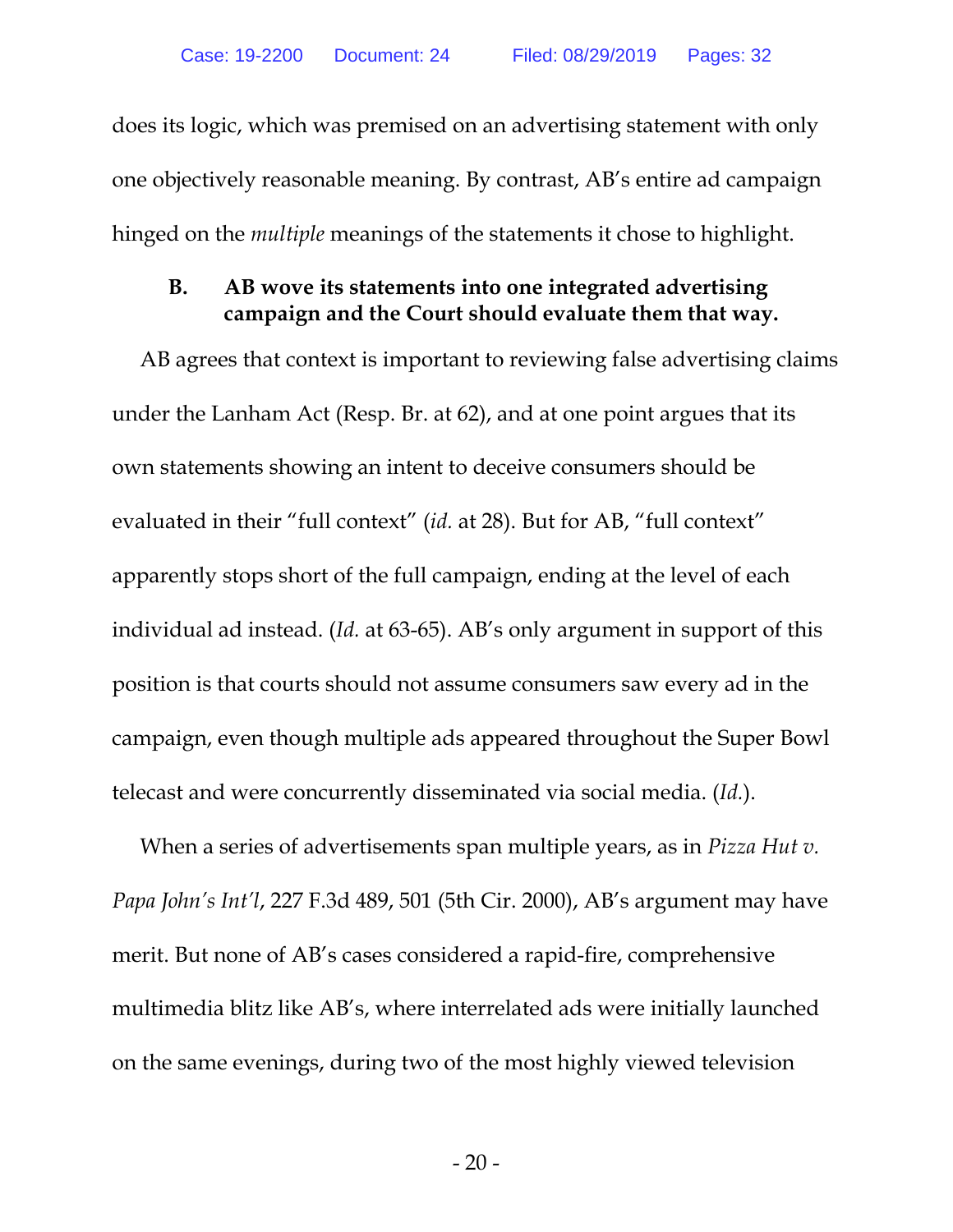programs in the country (the Super Bowl and the Oscars), becoming national news in their own right, as AB intended. On those facts, it makes most sense to assume that ads designed to be viewed together *were* viewed together.

AB claims this is illogical, because the un-enjoined Super Bowl ads were the most pervasive and "it does not make sense to say that those ads were somehow colored by 'less pervasive' ads." (Resp. Br. at 65, fn. 10). Actually, the district court found exactly the opposite: "the court is persuaded that a reasonable jury could and likely would find that these [enjoined] ads encouraged consumers to draw the wrong inference from the *original* ads." (R.57 at 33, fn. 19; A-App. 33) (emphasis added).

But the district court ultimately stopped short of implementing this finding because it already had concluded that the un-enjoined statements had a literally true meaning. (*Cf.* Op. Br. at 54). If instead the court had recognized these statements' ambiguity, then under *Abbott Labs*, the remainder of the campaign should have informed the court's analysis of whether the statements were misleading. (*See id.* at 54-55).

To argue otherwise, AB characterizes this Court's focus on the "entire promotional campaign" in *Abbott Labs* as "dicta—not a legal mandate,"

- 21 -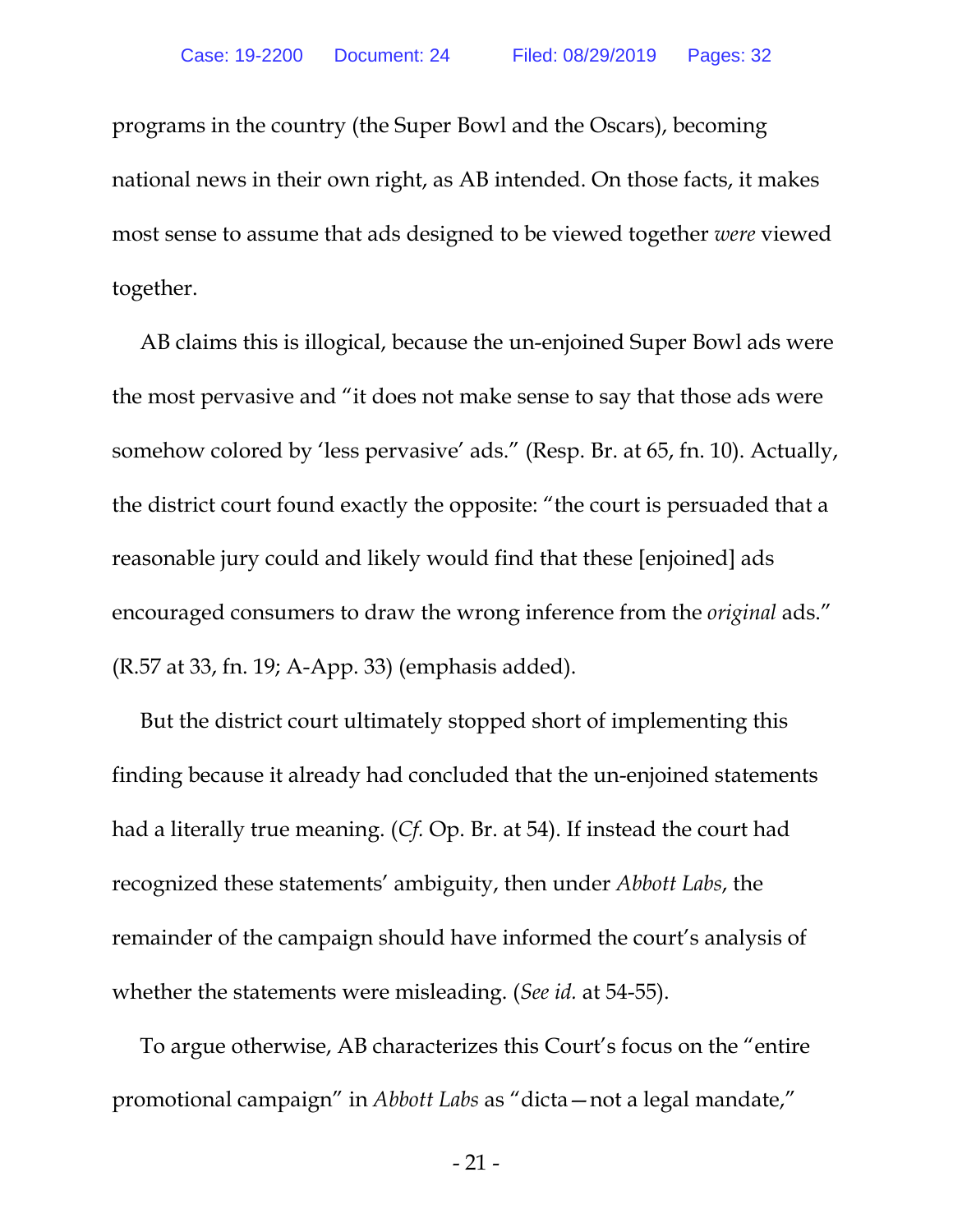then emphasizes that the Court there still reviewed the falsity of each advertising claim in the campaign. (Resp. Br. at 67). On the first point, it is difficult to see how an analytical approach modeled by this Court can be consigned to mere dicta, even if a litigant had authority to do that.

But even setting that aside, MillerCoors does not argue that one false element in a campaign renders the whole campaign false. As in *Abbott Labs*, the district court was not wrong to identify AB's various advertising claims and consider the falsity of each. But the court should not have evaluated each statement *as if AB had made no others*. Instead, just as in *Abbott Labs*, it should have evaluated each statement "in the context of [AB's] entire promotional campaign." 971 F.2d at 15.

AB's authorities are not to the contrary. For example, in *Johnson & Johnson Vision Care, Inc. v. 1-800 Contacts, Inc.*, 299 F.3d 1242 (11th Cir. 2002) (Resp. Br. at 63), the court evaluated three separate printed advertisements, two of which were mailed to customers together. *Id.* at 1248, fn. 4. It declined to view the two sent together as context for the one sent alone, but found that the two mailed together provided context for each other: "Because a consumer was likely to view those advertisements at the same time, it is appropriate to analyze them together." *Id.* Far from prohibiting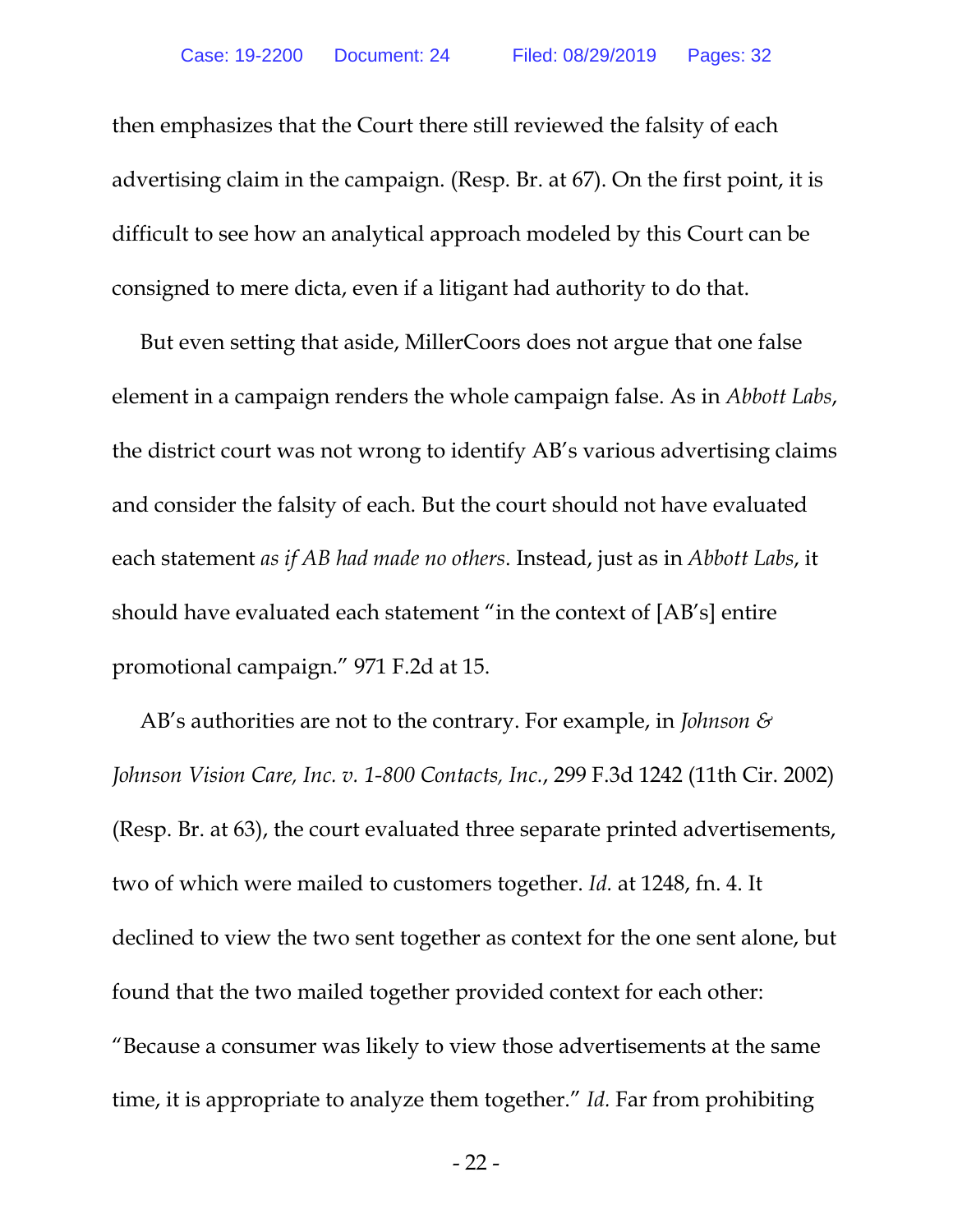one ad to serve as context for another, *Johnson & Johnson* said the point depended on whether consumers were likely to see the ads at or around the same time.

In *American Muscle Docks & Fabrication, LLC v. Merco, Inc.*, 187 F. Supp. 3d 694 (N.D. W.Va. 2016), the Lanham Act claim was a highly local affair, based on one instance of puffery and various false statements made by a dock manufacturer to one or more customers, with no evidence even *suggesting* that *any* consumer was exposed to both of the statements. *Id.* at 703. To equate that case with this one is a bridge too far.

Finally, *Verisign, Inc. v. XYZ.COM LLC*, 848 F.3d 292 (4th Cir. 2017), stands for a different principle: that Lanham Act plaintiffs cannot cobble together a claim out of different statements satisfying different elements of the claim. *Id.* at 299. Instead, they "must be able to point to at least one challenged statement that satisfies all five Lanham Act requirements." *Id.* Here, MillerCoors has clearly satisfied that requirement in each of the ads the district court *did* enjoin, and simply argues that the remainder of the campaign should be evaluated in that context.

Other courts agree. For example, in *Clorox Co. Puerto Rico v. Proctor & Gamble Commercial Co.*, 228 F.3d 24 (1st Cir. 2000), the court considered an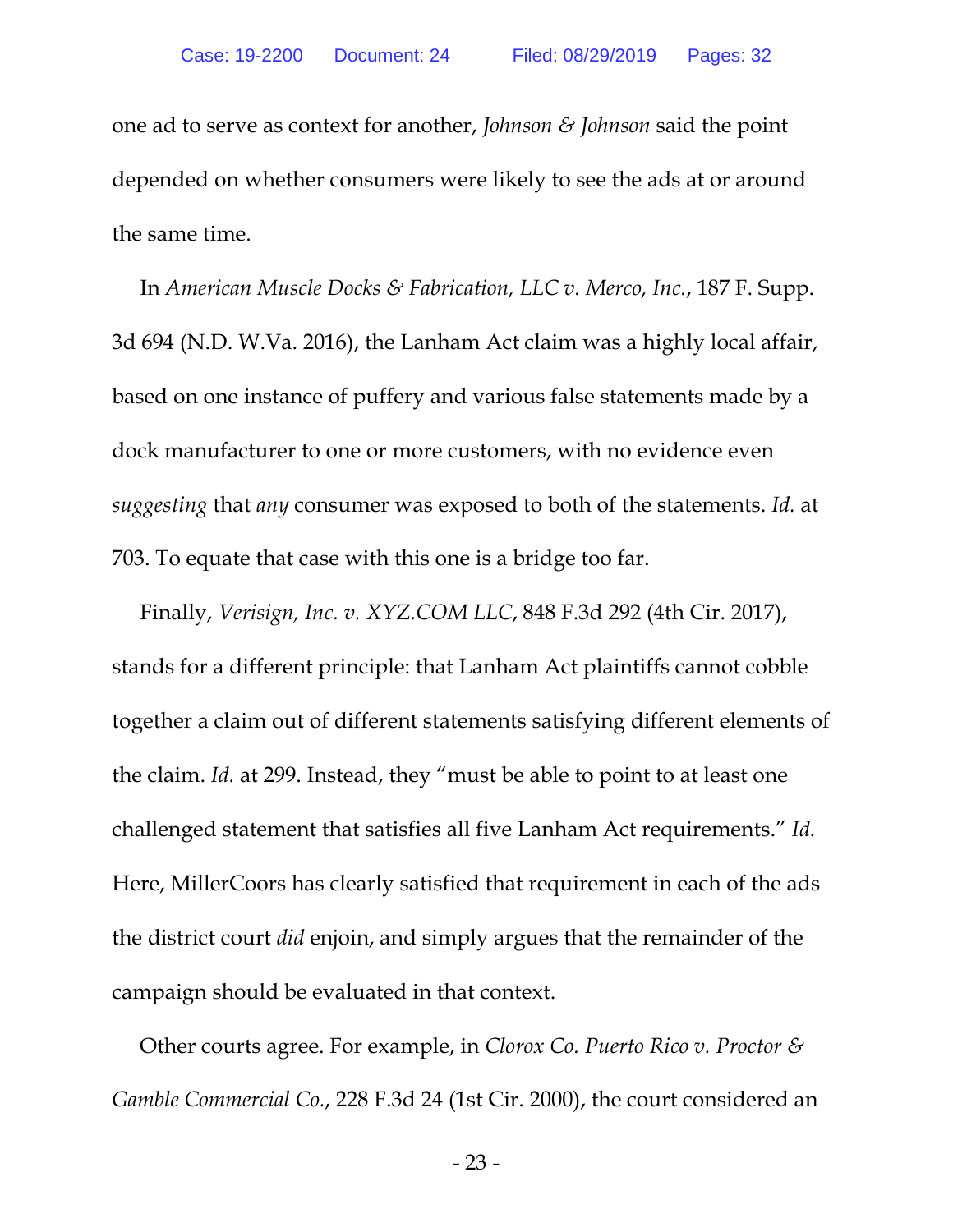Ace bleach advertising campaign with the tag line, "Whiter is not possible." *Id.* at 39. The court found that, "[s]tanding alone, that statement might well constitute an unspecified boast, and hence puffing." *Id.* But Proctor & Gamble had used the slogan in television commercials that visually "invite[d] consumers to compare Ace's whitening power against either other detergents acting alone or detergents used with chlorine bleach." *Id.*; *see also id.* at 38-39 (describing commercials). As a result, where the same tag line later appeared in printed promotional materials that otherwise contained no actionable statements, the court could not dismiss those materials as mere puffery. *Id.; see also Telebrands Corp. v. Wilton Indus., Inc.,* 983 F. Supp. 471, 476 (S.D.N.Y. 1997) (issuing preliminary injunction against packaging that used a phrase made material by separate television advertisements, reasoning: "A consumer is likely to see the designation "AS SEEN ON T.V." on the product, remember the advertisement [on television], notice the similarity of claims made on the packaging, and purchase the product . . ."); *R.H. Donnelley Corp. v. Ill. Bell Tel. Co.,* 595 F. Supp. 1202, 1206 (N.D. Ill. 1984) ("Moreover, the television ad must be viewed in conjunction with the entire ad campaign at issue.").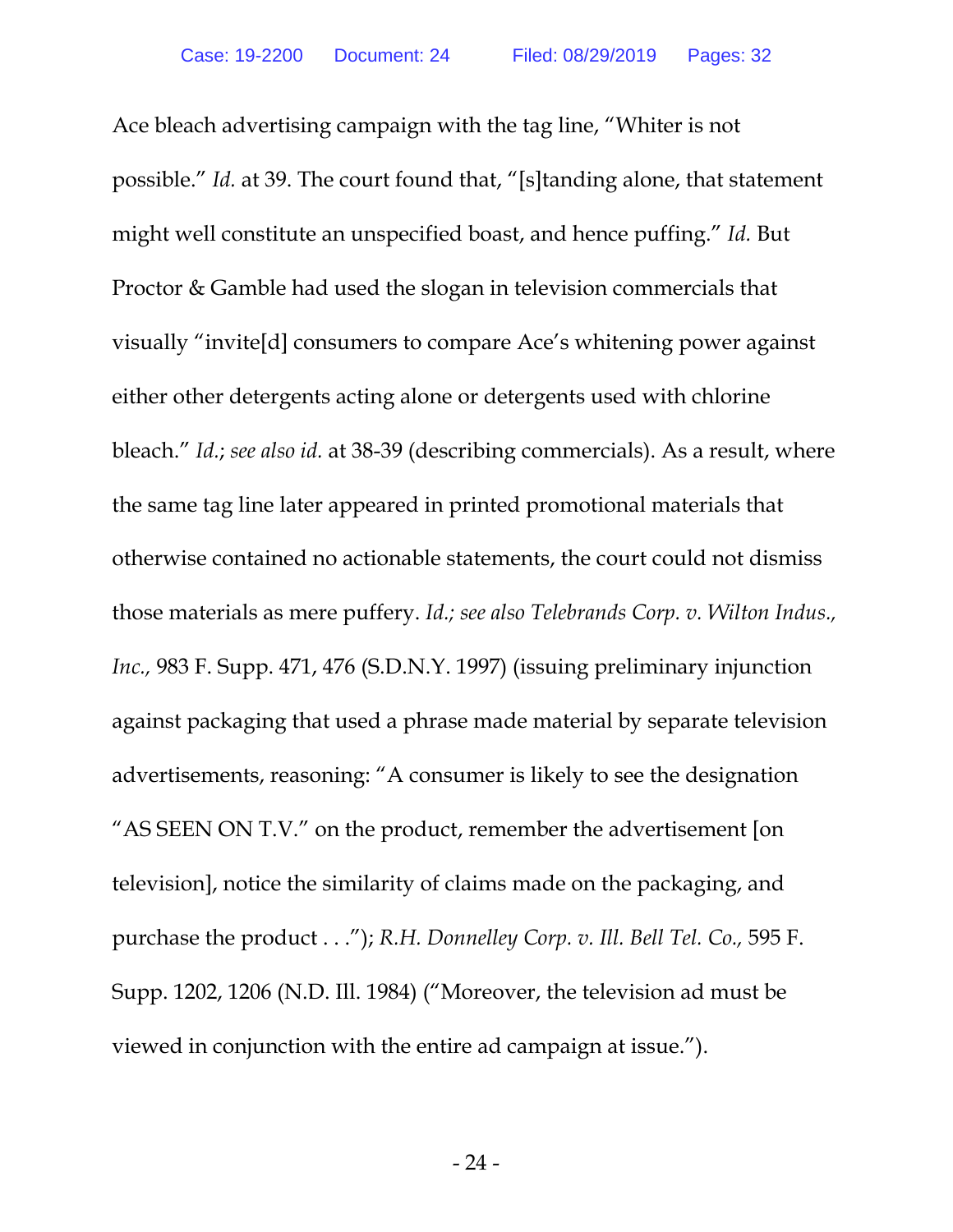MillerCoors merely asks the Court to take the same context-appropriate approach here, with the relevant context including the corn syrup ads that *were* enjoined as misleading.

### **CONCLUSION**

At the preliminary injunction stage, MillerCoors has shown that AB "practice[d] to deceive": it wove an expensive and orchestrated campaign of interrelated ads *intended* to confuse consumers about whether corn syrup is in Miller Lite and Coors Light as finished products. Under the law of all circuits to have considered the issue, MillerCoors would be entitled to a presumption that AB's ads *did* confuse consumers as intended.

MillerCoors asks for no more and no less than that here. But even without the presumption, the result is the same: the district court should have enjoined *all* of AB's campaign. This Court should so find.

Respectfully submitted this 29th day of August, 2019.

*/s/ Donald Schott* 

QUARLES & BRADY, LLP

Donald Schott don.schott@quarles.com Anita Marie Boor anita.boor@quarles.com 33 East Main Street, Suite 900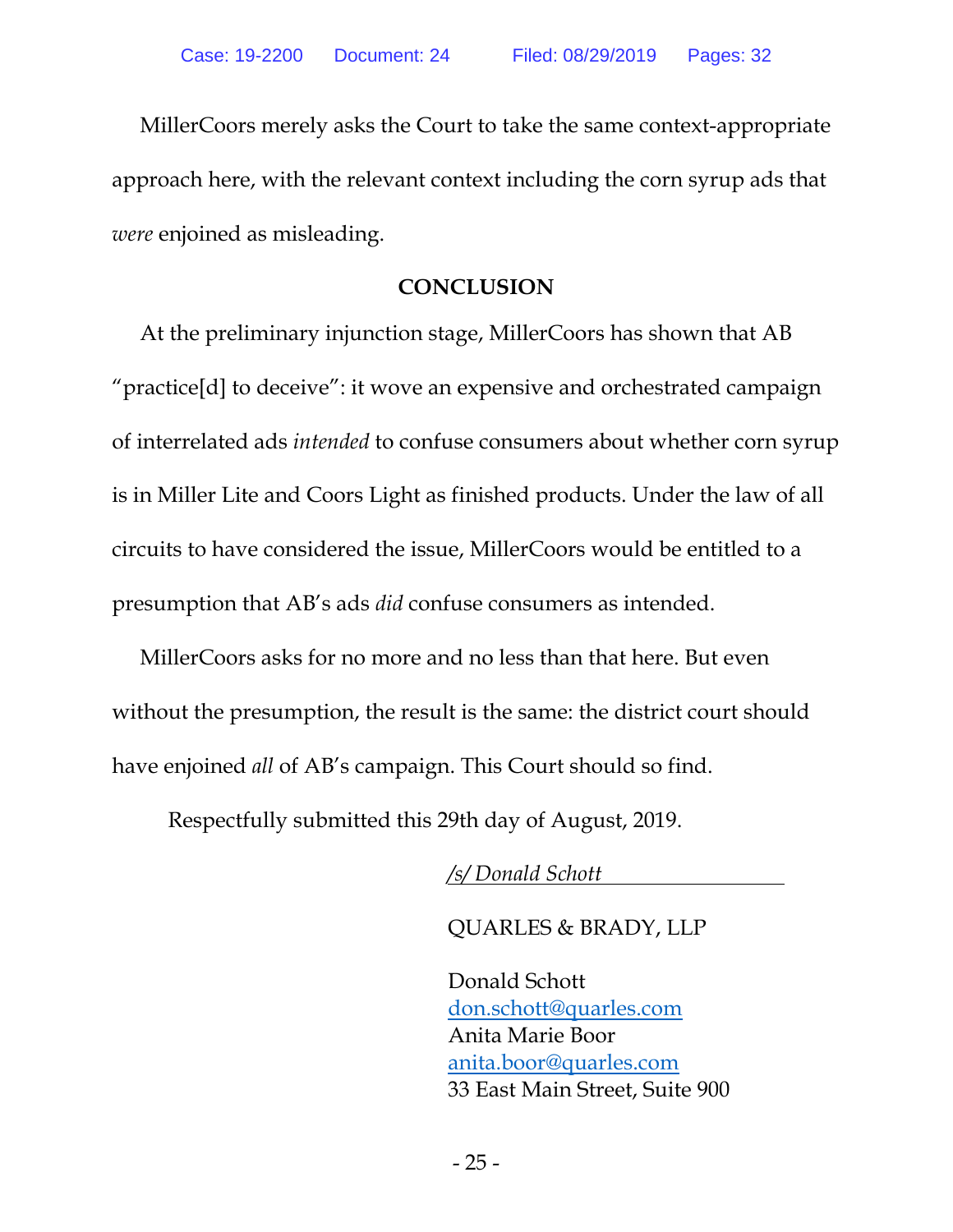Madison, WI 53703 (608) 283-2426

James Goldschmidt james.goldschmidt@quarles.com 411 East Wisconsin Avenue, Suite 2400 Milwaukee, WI 53202 (414) 277-5663

*Attorneys for Plaintiff-Appellant MillerCoors, LLC*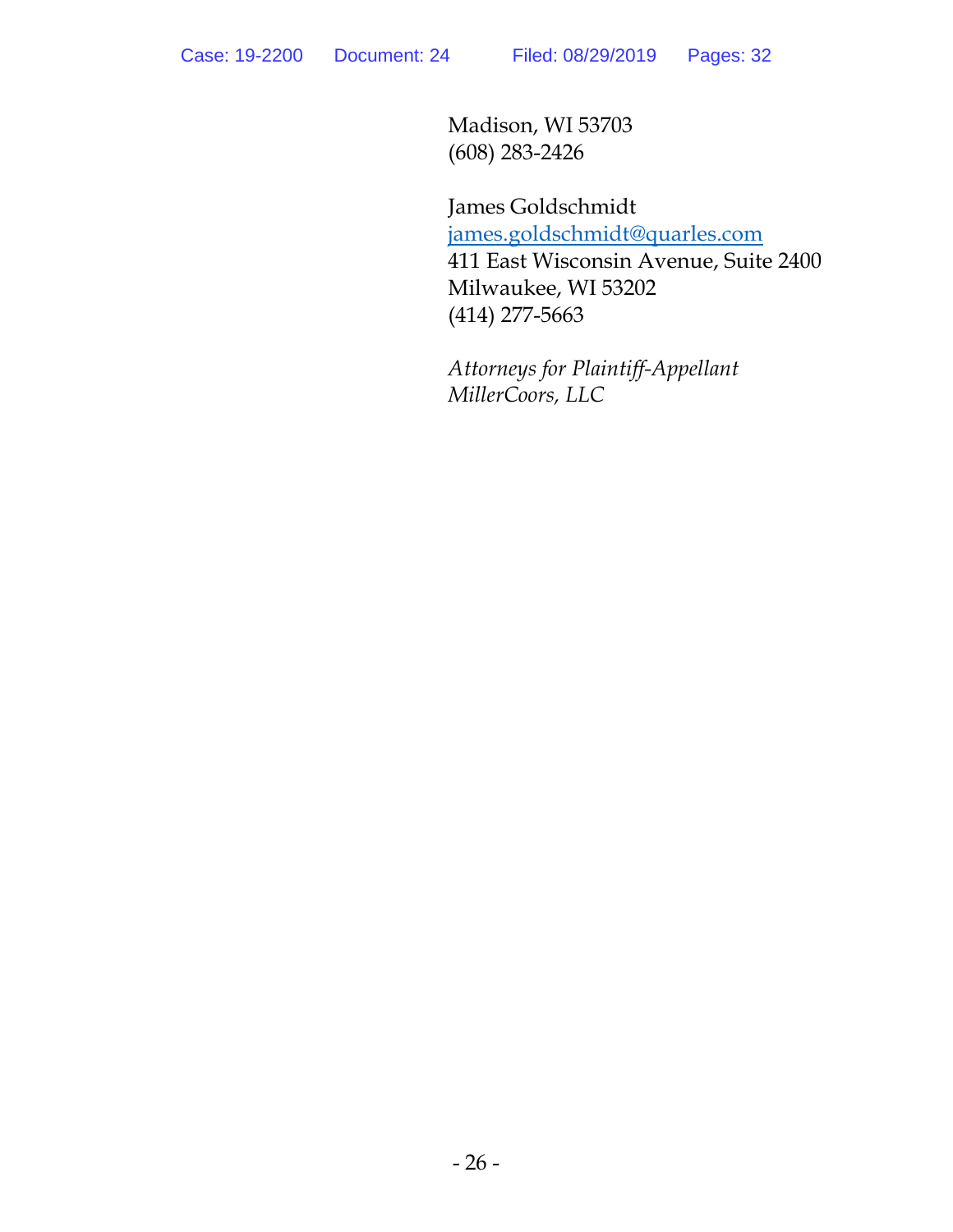## **CERTIFICATE OF COMPLIANCE**

This brief complies with the word limit of Fed. R. App. P. 32(a)(7)(B), as modified by Circuit Rule 32(c), because, excluding the parts of the document exempted by Fed. R. App. P. 32(f), it contains 5,417 words.

This brief complies with the typeface requirements of Fed. R. App. P. 32(a)(5), as modified by Circuit Rule 32(b), and the type-style requirements of Fed. R. App. P. 32(a)(6), because it has been prepared in a proportionally spaced typeface using Microsoft® Word 2016 in Book Antiqua font, with 14-point font used for body text and 12-point font used for footnotes.

*/s/ Donald Schott*